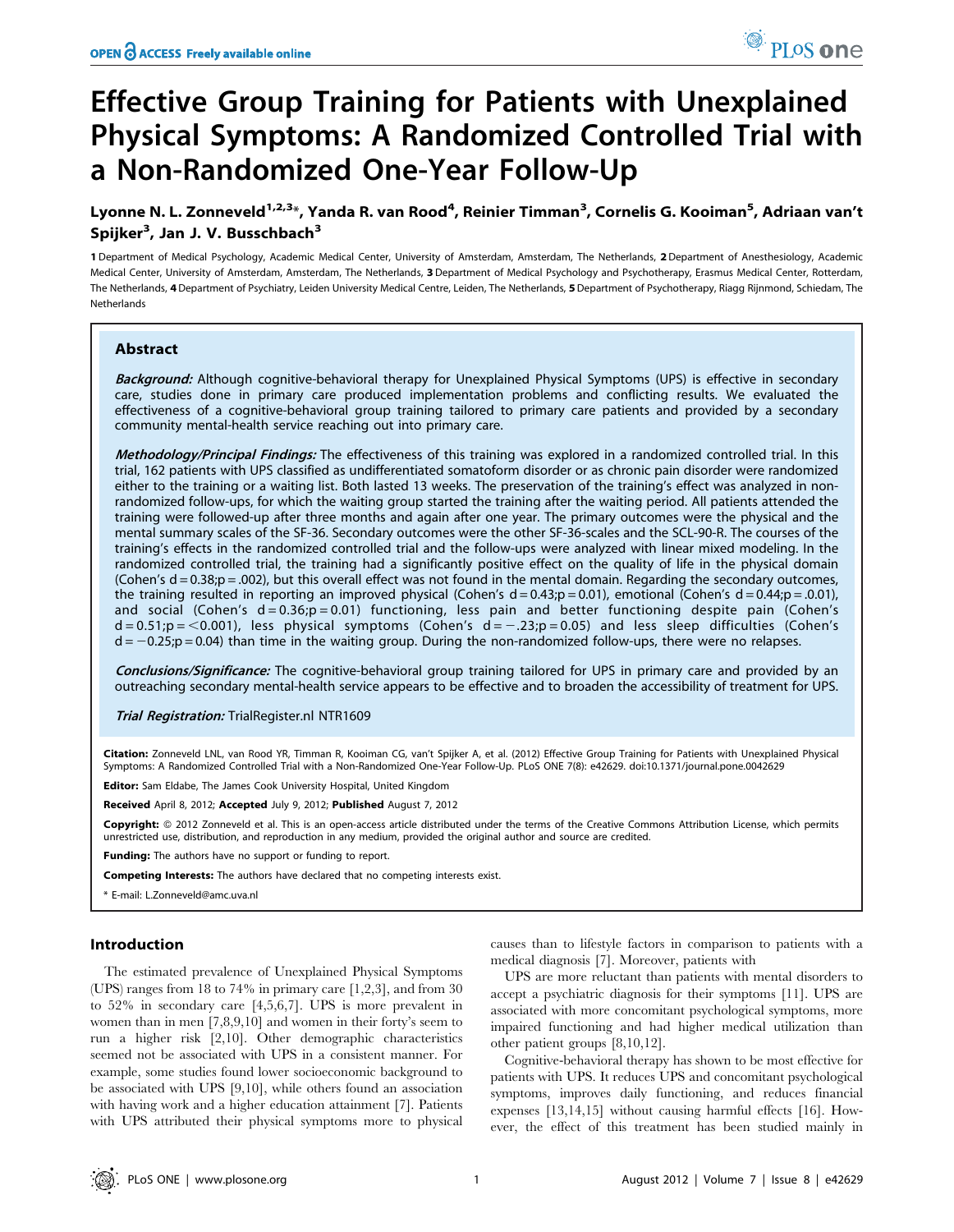medical subspecialty clinics or mental health centers [13,17,18] – resources that are not easily accessible to patients [19], either because their capacity is limited, or because patients refuse to be referred to the mental-health services [17,20].

To make treatment for UPS more accessible to patients, general practitioners have been trained to carry out cognitive-behavioral therapy. However, only two studies have shown effect when this therapy was provided by general practitioners [21,22]; most other studies were unable to show any conclusive effect [23,24,25,26,27,28]. Also, the transfer of this therapy by general practitioners into routine clinical practice has been hampered by practical issues at the level of the general practitioner, the patients and the treatment. At the level of general practitioners, the implementation was difficult as they hesitated to implement this treatment for UPS. In a British study [29], 1,934 general practitioners were invited to be trained in cognitive-behavioral therapy. Despite the promise of financial compensation, only 70 agreed to participate (3.6%). Those who did participate reported difficulties in implementing the therapy in their family practice because of, for example, the limited time available in patientphysician encounters [30]. At patient's level, the implementation was difficult as patients hesitated to disclose psychosocial issues to their general practitioners [31] and were less satisfied about the quality of care from their general practitioners than patients with a medical diagnosis. For example, they felt that the general practitioner did not take them seriously and took too little time for them [12,32]. At treatment level, the implementation was difficult as general practitioners and patients had different objectives for their encounters: the former aimed to explain and alleviate symptoms, while the latter hoped to find clinician support [31,33].

As an alternative to training general practitioners to carry out cognitive-behavioral therapy for UPS, it might be possible for professional therapists from a secondary community mental-health service to make this treatment easily accessible to primary-care patients. First, however, three problems should be resolved: the capacity of secondary care should be increased, patients' refusal to be referred to mental-health services should be reduced, and therapists' and patients' objectives for treatment encounters should be aligned.

As a secondary community mental-health service, we approached these problems as follows. First, to increase capacity, we organized group treatment instead of individual treatments. Second, to minimize patients' refusal to be referred to mentalhealth services, we sought close collaboration with medical services and offered treatment locally at their centers. Moreover, we used a cognitive-behavioral model which had previously achieved high acceptance in a secondary medical outpatient clinic [34]. As the available manuals based on this model were only intended for individual treatments [35,36,37], we had to write a manual for group treatment [38].Third, to align the objectives of the therapists and patients, we tailored the treatment to match primary-care patients' objectives for treatment.

# **Objectives**

Our first objective was to evaluate the effectiveness of the cognitive-behavioral group training tailored to primary care patients and provided by a secondary community mental-health service reaching out into primary care. The second aim was to observe whether the effect of this group training was preserved in a one-year follow-up period. Our hypotheses were that the group training could raise the quality of life in patients with UPS, and that this effect could be preserved during the follow-up.

# Methods

The protocol for this trial and supporting CONSORT checklist are available as supporting information; see Checklist S1 and Protocol S1.

#### Ethics

The study was approved by the Erasmus Medical Research Ethics Committee and was registered in the Dutch Trial Register (NTR 1609) [39]. A detailed description of the study protocol has been published elsewhere [40]. Patients in this study gave written informed consent.

# Study design

The effectiveness of the group training was investigated in a randomized controlled trial. To this end, patients were randomized either to the training or a waiting list after they had completed the baseline measurement (T0). The second measurement (T1) was made directly after the training (13 weeks), or after the same period for those on the waiting list.

The preservation of the effect of the group training was investigated in a non-randomized one-year follow-up. To this end, patients, who had been randomized to the waiting list and had waited, started the training after their second measurement (T1). Patients, who attended the training directly after randomization or after the waiting period, were followed-up three months after the end of treatment (T2), and again one year later (T3).

#### Participants

General practitioners and specialists were asked to refer patients aged between 18 and 65 whose physical symptoms, according to their clinical judgment, could not be fully explained by a known medical condition.

Patients were included if they signed the informed consent, and if their UPS fulfilled the DSM-IV criteria for an undifferentiated somatoform disorder or a chronic pain disorder. To verify whether the UPS fulfilled the criteria for undifferentiated somatoform disorder or chronic pain disorder, we used the Structured Clinical Interview for DSM-IV Axis I Disorders (SCID-I) [41], a semistructured validated interview for making the major DSM-IV Axis I diagnoses.

Patients were excluded from the study if poor language skills or handicaps such as cognitive impairment prevented them from understanding the training.

#### Interventions

The intervention is a cognitive-behavioral therapy based on the consequences model. In Figure 1, the consequences model is drawn with the solid arrows [42]. In the consequences model, psychological and social factors, which are commonly labeled as causes [43], are labeled as consequences of UPS. UPS (such as abdominal pain) in itself is seen as a stressful condition about which patients develop dysfunctional beliefs (such as 'I have colon cancer') that produce cognitive, behavioral, physical, and social consequences. In the short term, these consequences have beneficial effects, either by themselves (such as eating easily digestible food to recuperate), or through interaction with other consequences (such as continuing an activity to distract oneself from the abdominal pain). In the long term, however, these consequences might produce self-perpetuating vicious circles that maintain or aggravate UPS (such as eating less and less, and continuing an activity beyond one's physical limits that leads to more abdominal pain and tiredness). The objective of treatment based on the consequences model is to alleviate symptoms [35,37,42].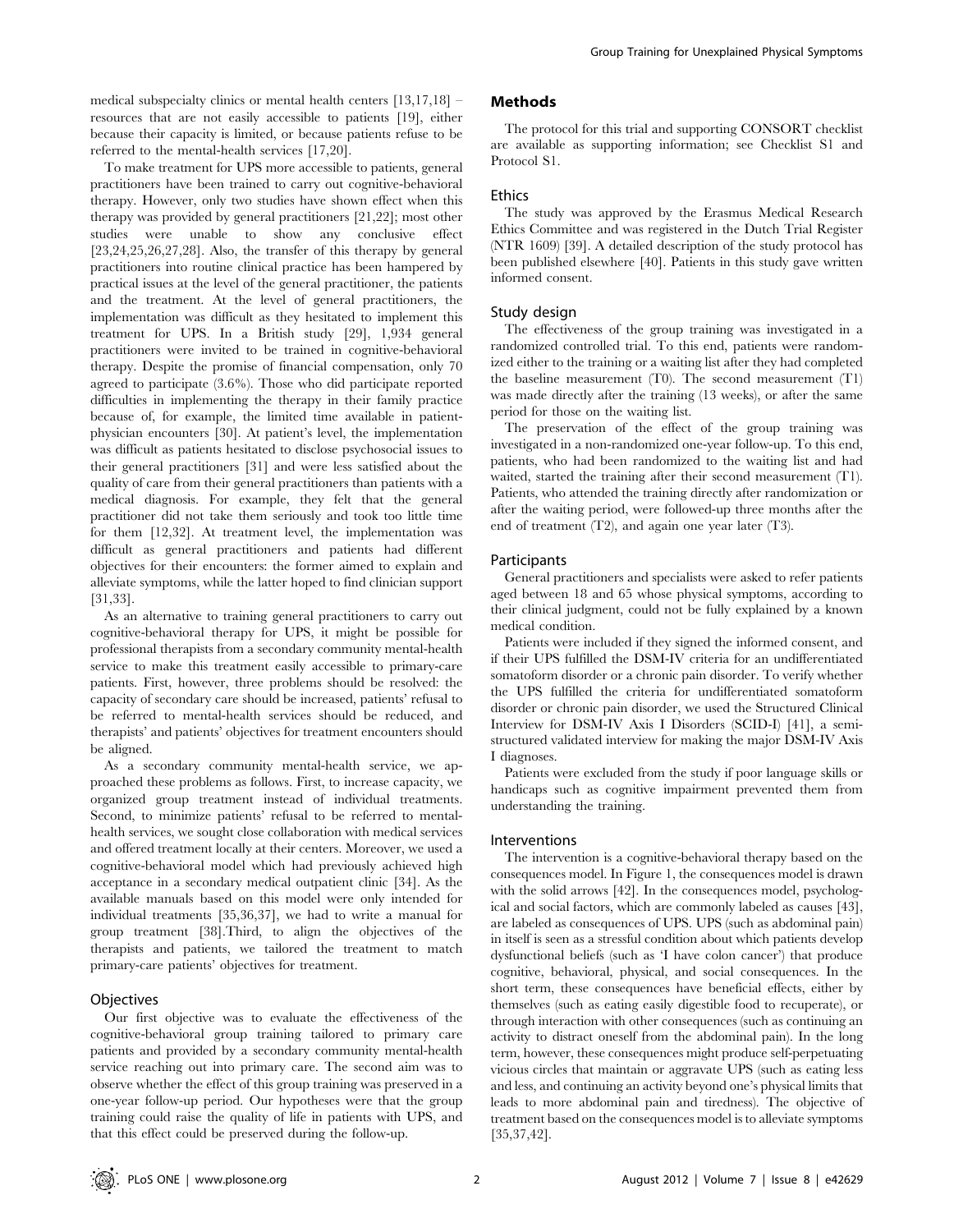

#### Figure 1. Tailored consequences model. doi:10.1371/journal.pone.0042629.g001

This model was tailored to primary-care patients. The changes resulting from this tailoring are shown in dotted lines and italics of Figure 1. They can be summarized in terms of three adjustments:

1.) Adding and starting bottom-up next to topdown. Our first change was based upon the fact, that, in the original model, beliefs have a central role. However, the focus on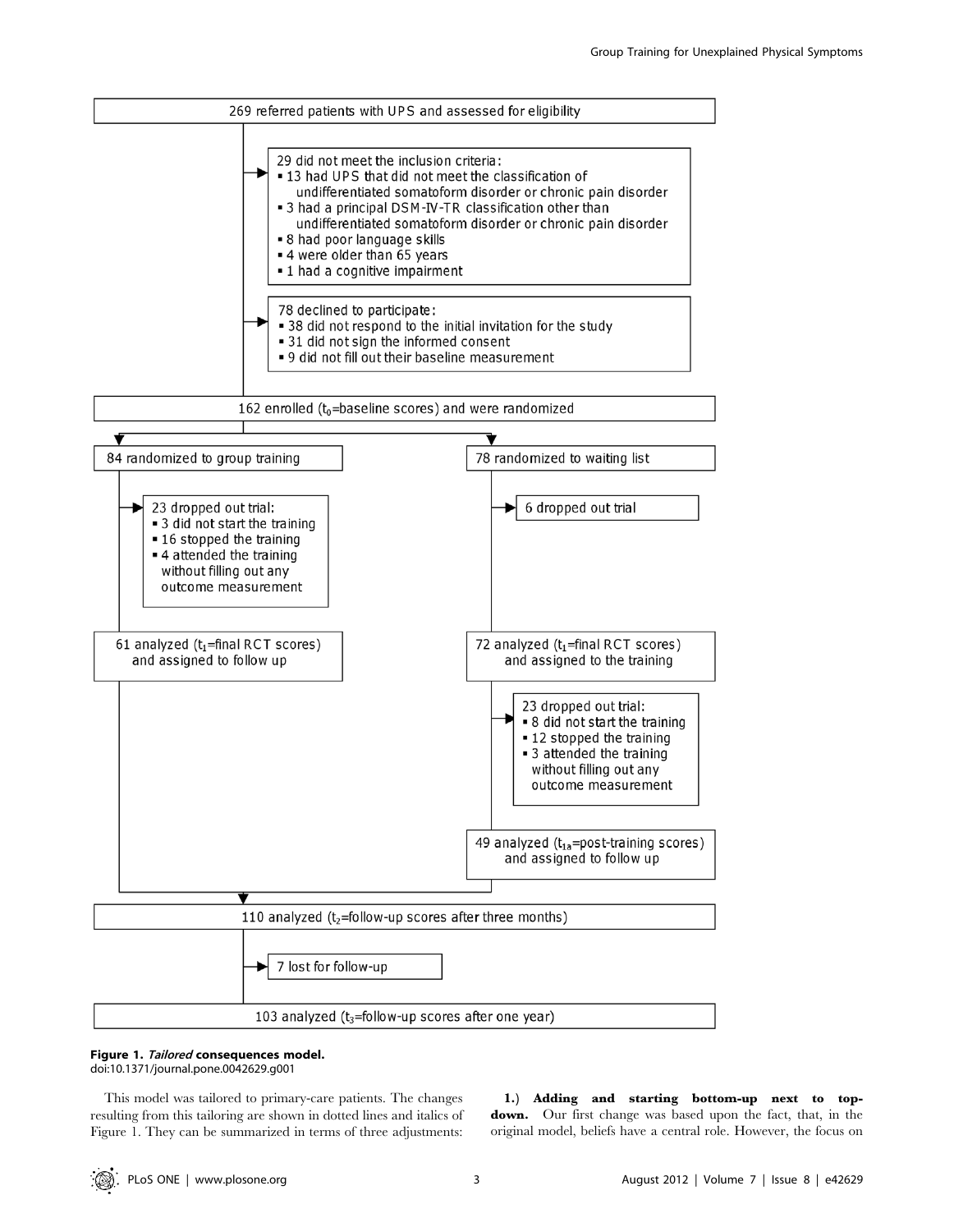thoughts might not fit the more physically orientated way of viewing and communicating of patients [7,14,44], and the need to challenge thoughts in cognitive-behavioral therapy has been questioned lately [45].

In our tailored version of the consequences model, we therefore enter the model bottom-up instead of top-down. Herewith, the consequences rather than the beliefs have a central role. By changing and reducing the consequences, beliefs are addressed indirectly, after which the beliefs can still be addressed directly.

2.) Aggravating instead of maintaining reactions. Our second change was based upon the fact that, in the original model, the consequences can maintain UPS. In our view, patients might translate that as personal blame for causing the continuation of their UPS. This does not match primary-care patients' hope of finding clinician support [31,33].

In our tailored version of the consequences model, causes are consistently labeled as unknown. The consequences therefore aggravate symptoms rather than maintain UPS. In this way, patients are relieved from blame not only for the cause and existence of UPS, but also for its persistence.

3.) Improvement of quality of life instead of symptom alleviation. Our last change was based upon the fact that, in the original model, the treatment objective is to alleviate symptoms [35,37,42]. However, primary-care patients mainly hope to find clinician support [31,33], followed by improving daily functioning and coping with UPS [33].

In our tailored version of the consequences model, the treatment objective is to improve patients' quality of life not only by preventing aggravation of symptoms but also by increasing daily functioning and coping. This expands the opportunities to support patients' reactions and makes support independent of changes in UPS in itself, since its causes are explicitly labeled as unknown.

Based on this tailored cognitive-behavioral model, a manual was developed for a group training called 'Coping with the consequences of unexplained physical symptoms' [38]. This training consists of 13 weekly two-hour sessions organized in local medical settings. Table 1 shows the cognitive-behavioral techniques used in each session.

The control intervention was a waiting list. The waiting period was as long as the period of the intervention.

#### Outcomes

To measure improvement in quality of life, we used the 36-item Medical Outcomes Study Short-Form General Health Survey (SF-36), a validated and reliable self-report questionnaire with 36 questions and fixed-response alternatives for assessing functional health and well-being over the past four weeks [46]. The responses are converted into eight multi-item scales (0–100): 'Physical functioning', 'Role functioning physical', 'Bodily pain', 'General health', 'Vitality', 'Social functioning', 'Role functioning emotional', and 'Mental health'. These scales can be summarized into the 'Physical component summary', in which the first four of the above eight scales are weighted most heavily; and into the 'Mental component summary', in which the last four of the above eight scales are weighted most heavily [47]. These summaries are transformed into T-scores with a mean of 50 and standard deviation of 10. Higher scores on SF-36 scales indicate a better quality of life.

To measure the intensity of a broad range of psychological problems and psychopathology symptoms, we used the revised 90 item Symptom Checklist (SCL-90-R), a validated and reliable selfreport questionnaire with 90 questions and fixed response alternatives for assessing the intensity of symptoms over the past week [48]. The responses are summed up in eight multi-item scales: 'Phobic anxiety', 'Anxiety', 'Depression', 'Somatization', 'Obsessive-compulsiveness', 'Interpersonal sensitivity', 'Hostility', and 'Sleep difficulties'. These scales can be summarized in the 'Global severity index'. Higher scores on SCL-90 scales indicate a higher number or more severe symptoms.

Primary outcome measures were the 'Physical component summary' and the 'Mental component summary' of the SF-36. Secondary outcome measures were the individual SF-36 scales and the SCL-90-R scales.

For the SF-36, the manual provides an algorithm to compute the scale scores with a single norm for maximum tolerated percentage of missing items. In this algorithm, a SF-36-scale was only computed, if a patient had completed at least 50% of the items belonging to this SF-36 scale. If this was the case, the patient's available items belonging to the same scale were added up and the resulting sum was divided by the number of available scale items of the same patient. If the number of missing items on a SF-36 scale exceeded the 50% percentages, the data for this scale remained missing.

For the SCL-90-R, the manual provides an algorithm to compute the scales with a norm for the maximum tolerated number of missing items. For the scale 'Sleep difficulties', the maximum tolerated number of missing items is one; for the other scales, this maximum is two. By this, the maximum tolerated percentage of missing items of the scales ranges from 67% to 98%. We chose to set the maximum tolerated percentage of missing items for all scales on 75%. In the resulting algorithm, a SCL-90-R scale was only then computed, if a patient had completed at least 75% of the items belonging to this SCL-90-R scale. If this was the case, the patient's available items belonging to the same SCL-90-R scale were added up and the resulting sum was divided by the number of available scale items of the same patient. If the number of missing items on a SCL-90-R scale exceeded this 75% percentage, the data for this scale remained missing.

#### Sample size

The sample size required was calculated by power analysis. For power analysis, we applied SPSS version 17 and the mixed-model ANOVA procedure described by Aberson [49]. The repeatedmeasurement correlation required for the power analysis was estimated on basis of the SF-36 manual [47]. In the manual, a twoweeks test-retest correlation of 0.80 was reported for the SF-36 summary scale 'Mental component summary' and 0.89 for the 'Physical component summary'. Taking into account that a reduction of these correlations should be expected as the time period between two measurements in our study was longer and included the intervention, the correlation was estimated at 0.75. The effect size for the power analysis was estimated at 0.40 based on a review [14], in which the effect sizes for cognitive-behavioral treatments in UPS compared to control conditions centered around .40. These values for correlation and effect size, in combination with an alpha of 0.05 and a beta of 0.20 led to a required sample size of 51 in each group. Adjusted for a dropout of one third, this resulted in a total sample size of 153. The presented procedure to estimate the required sample size deviates from the one described in the original trial protocol [39], as the original power analysis did not match the intended and original statistical analysis plan.

# Randomization—Sequence generation

Patients were assigned to the training or to the waiting list according to a computer generated randomization list. This randomization list was generated just before the start of the next training for enrolled patients who had completed all baseline measurements. As each 13-week training followed the previous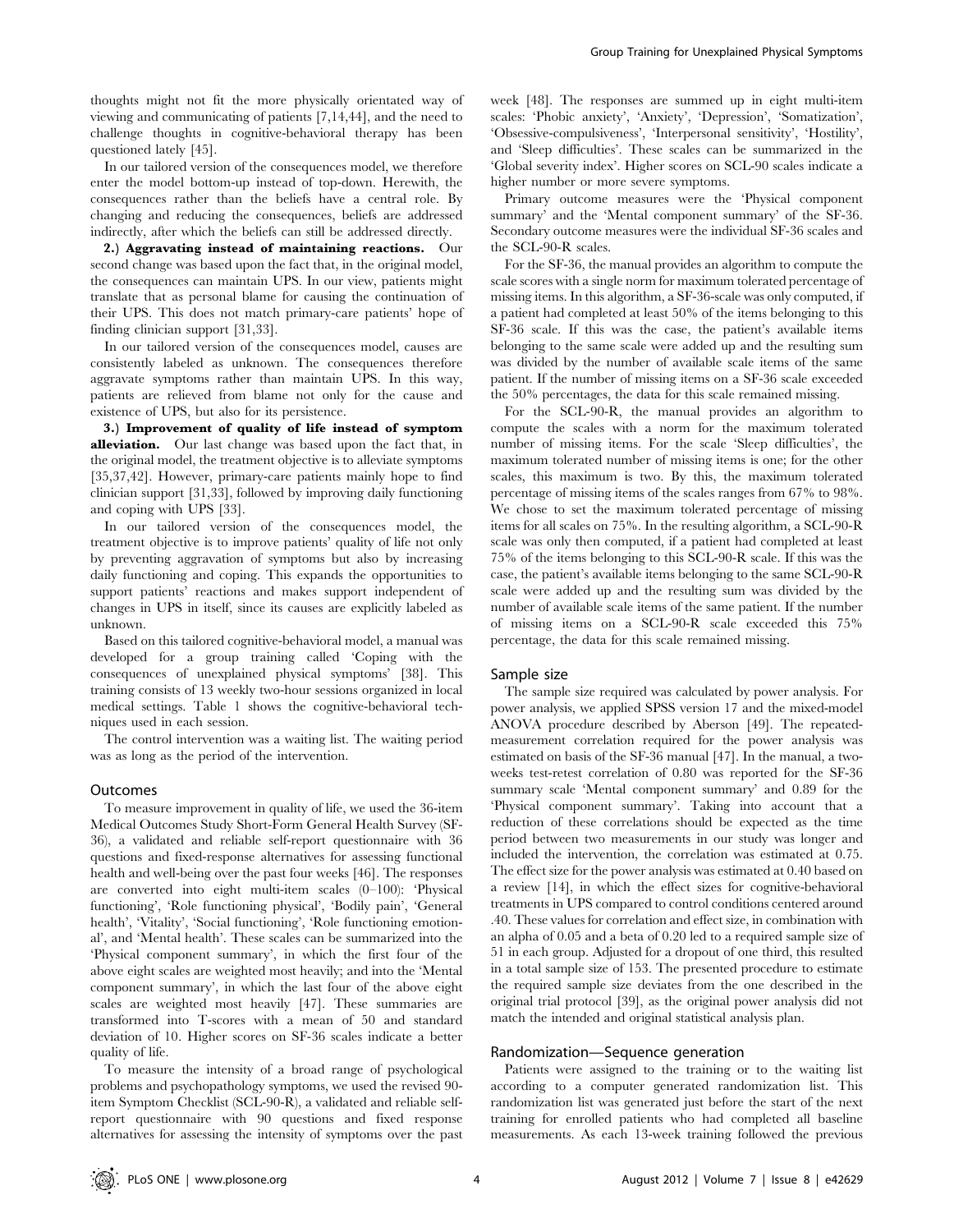Table 1. The cognitive-behavioral techniques used in each session.

| <b>Session</b> | Acquaintance                                   |                                                                                                                                                                       |
|----------------|------------------------------------------------|-----------------------------------------------------------------------------------------------------------------------------------------------------------------------|
| 1              | Plenary define personal goals for the training |                                                                                                                                                                       |
|                | Plenary present the characteristics of own UPS |                                                                                                                                                                       |
| <b>Session</b> | Consequence                                    | Cognitive-behavioral technique                                                                                                                                        |
| 2              | Physical                                       | Psycho-education on physical arousal                                                                                                                                  |
|                |                                                | Stopping physical arousal and replacing it with abdominal breathing and<br>relaxation                                                                                 |
|                | Behavioral                                     | Psycho-education on habits                                                                                                                                            |
|                |                                                | Stopping potentially harmful habits and replacing them with incompatible<br>beneficial ones, such as:                                                                 |
|                |                                                | -drinking warm herbal tea rather than drinking beer to fall asleep in the evening                                                                                     |
|                |                                                | -using skin moisturizer rather than scratching to stop a body itch                                                                                                    |
| з              | Behavioral                                     | Psycho-education on under-activity, over-activity, and the combination of both                                                                                        |
|                |                                                | Stopping under-activity, over-activity, or the combination from them and<br>replacing them with scheduling various activities at a feasible pace with short<br>breaks |
|                | Physical                                       | Rehearsal: abdominal breathing and relaxation                                                                                                                         |
|                | Emotional                                      | Psycho-education on the meaning of emotions and on the physical arousal they<br>cause                                                                                 |
|                |                                                | Recognizing emotions as an important sign that                                                                                                                        |
|                |                                                | -the situation at hand does not correspond with own wishes, needs and<br>expectations                                                                                 |
|                |                                                | -the situation asks for change and improvement                                                                                                                        |
|                |                                                | Stopping physical arousal of emotions and replacing it with abdominal breathing<br>and relaxation                                                                     |
|                | Various                                        | Rehearsal: abdominal breathing and relaxation, and pacing activities                                                                                                  |
| 5              | <b>Beliefs</b>                                 | Psycho-education on beliefs                                                                                                                                           |
|                |                                                | Stopping dysfunctional beliefs and replacing them with facts and helpful beliefs<br>using Ellis' ABC scheme                                                           |
|                | Various                                        | Rehearsal: abdominal breathing and relaxation and pacing activities                                                                                                   |
| 6              | Physical                                       | Psycho-education on physical fitness                                                                                                                                  |
|                |                                                | Improving physical fitness by doing daily a low-cardiac physical activity, extending<br>it by a minute per day, to a target of 60 minutes twice daily                 |
|                | Various                                        | Rehearsal: abdominal breathing and relaxation, and pacing activities                                                                                                  |
| 7              | Cognitive                                      | Psycho-education on information processing                                                                                                                            |
|                |                                                | Stopping dysfunctional information processing and replacing it with a functional<br>information processing                                                            |
|                | Social                                         | Summarizing all consequences of own UPS in a scheme and discussing this<br>scheme with an important and trusted person outside the training                           |
|                | Various                                        | Rehearsal: abdominal breathing and relaxation, pacing activities and graded<br>exercise                                                                               |
| $8 - 12$       | Various                                        | Stopping dysfunctional problem solving and replacing it with functional problem-<br>solving using the five steps of the problem-solving method                        |
|                |                                                | (problem attitude, problem definition, alternative solutions, solution plan, and<br>solution implementation & evaluation)                                             |
|                |                                                | Rehearsal: abdominal breathing and relaxation, pacing activities and graded<br>exercise                                                                               |
| <b>Session</b> | <b>Relapse prevention</b>                      |                                                                                                                                                                       |
| 13             | Summarizing all discussed techniques           |                                                                                                                                                                       |
|                |                                                | Assembling the techniques applicable for own UPS in a personal First Aid kit                                                                                          |
|                |                                                | Rehearsal: abdominal breathing and relaxation, pacing activities and graded exercise                                                                                  |

doi:10.1371/journal.pone.0042629.t001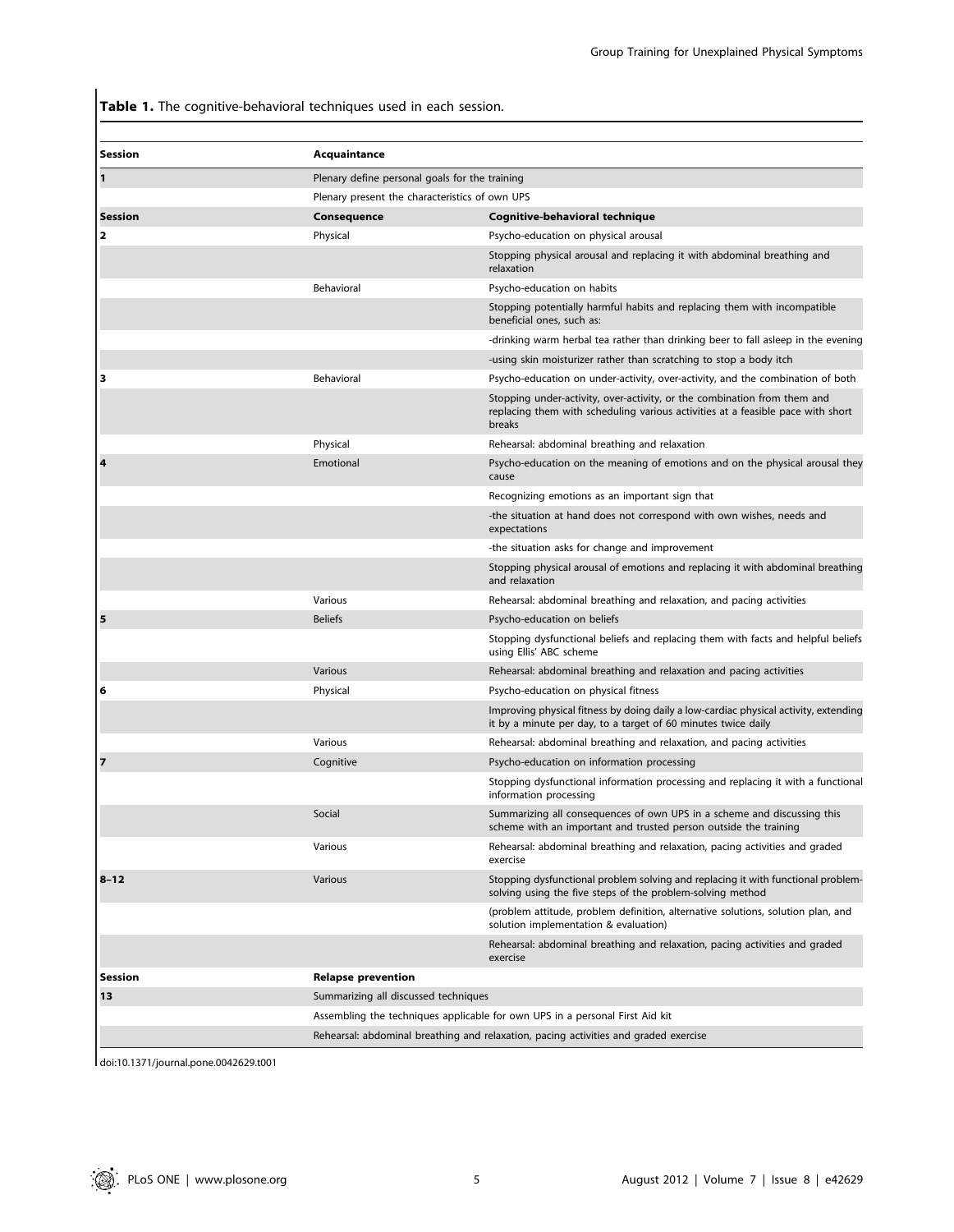one in quick succession and holidays accounting for the only gaps between one training and another, a randomization list was usually generated every other 13 weeks.

# Randomization—Allocation concealment

As the randomization list was generated after the patients were assessed for eligibility and enrolled, allocation was certainly concealed for patients and assessors.

# Randomization—Implementation

The randomization list was generated by an investigator who had no clinical involvement in the trial, and was working in a different building than the buildings where assessment and enrollment were done.

Patients were assessed and enrolled by seven psychologists who had been trained in the SCID-I over several sessions. These psychologists were not involved in other parts of the study or patients' treatment.

Patients were assigned after enrollment according to the randomization list by a psychologist who was not involved in the generation of the randomization list, nor in the assessment and enrollment of patients. Patients were informed about their assignments by a letter posted to their home address.

#### Blinding

Patients and trainers could not be blinded for group assignment, as the control condition was a simple waiting list. The data were imported and analyzed after patients had completed the trial.

# Statistical methods

Effectiveness of the group training. In the randomized controlled trial the comparability of the patients' baseline-variables between patients who completed the randomized controlled trial and who dropped out were analyzed with the two-tailed t-tests for independent samples for the continuous variables, with the twotailed Mann-Whitney U-tests for the ordinal variables and with the chi-square tests for the categorical variables. The effects of the training were analyzed with linear mixed modeling.

Preservation of the effect of the group training. In the non-randomized, observational follow-up, the comparability of the patients' baseline-variables between patients who could be followed up and who were lost were analyzed with the two-tailed t-tests for independent samples for the continuous variables, with the two-tailed Mann-Whitney U-tests for the ordinal variables and with the chi-square tests for the categorical variables. The preservation of the effect of the training were analyzed with linear mixed modeling.

Significance level. All statistical analyses were done with the significance level fixed at 0.05 (two-tailed).

# Results

#### Participant flow

Figure 2 shows the flow of patients through the study.

#### Recruitment

Patients were recruited between February 2005 and September 2008 in general practices, in outpatient clinics at general hospitals, and by our secondary community mental-health service in and around Rotterdam, the Netherlands. The follow-up ended in December 2009; one year after the intervention group of the last randomization had completed the training.

#### Baseline data

Table 2 and Table 3 list the characteristics of the 162 randomized patients, 133 of whom (82%) provided outcome data. There were no significant differences between the 133 patients with primary endpoint outcome data and the 29 who dropped out the randomized controlled trial with regard to the following: UPS characteristics, the number of co-morbid DSM-IV axis I and axis II classifications, referrer characteristics, socio-demographic characteristics, and outcome variables.

# Intervention data

In total, the training was conducted 20 times in four different local medical settings, with between five and nine patients per intervention (an average of six patients per intervention). The mean attended sessions in the patients who were randomly assigned to the training and provided outcome data was eleven. The minimum number of attended sessions was six.

Each of the 20 groups was led by one of six psychologists with a Master's degree, four of whom had had at least three years' post-Master's experience with group therapy and/or cognitive-behavioral therapy. To compensate for their lack of experience of the other two psychologists, they observed the developer of the manual (LZ) during a group session before jointly leading another group in their own session on the following day. (They gave only one 13 week training.) To increase treatment integrity and positive group dynamics, all psychologists familiarized themselves with the tailored consequences model and the manual's line of reasoning by going through the manual before each session under the supervision of LZ.

# Numbers analyzed

The statistical analyses were conducted according to the intention-to-treat principle [50], as the data of all patients who were randomized were included in the linear mixed modeling.

#### Outcomes and estimation

Effectiveness of the group training. Table 4 shows the estimates for the effect of the training on the primary and secondary endpoints of the randomized controlled trial. The training had a significant effect on the primary outcome measure 'Physical component summary' (p = .002). The effect size was medium (Cohen's  $d = 0.38$ ) according to Cohen's statistical guidelines [51]. No effect of the training was found for the primary outcome measure 'Mental component summary'. On the secondary outcome measures of the SF-36, scales in favor of the training indicating significantly better functioning were 'Role functioning physical' (Cohen's  $d = 0.43$ ,  $p = .01$ ), 'Bodily pain' (Cohen's  $d = 0.51$ ,  $p = <.001$ ), 'Social functioning' (Cohen's  $d = 0.36$ ,  $p = .01$ ), and 'Role functioning emotional' (Cohen's  $d = 0.44$ ,  $p = .01$ ). On the secondary measures of the SCL-90-R, scales in favor of the training indicating a lower number or less severe symptoms were 'Somatization' (Cohen's  $d = -0.23$ ,  $p = 0.05$ ), and 'Sleep difficulties' (Cohen's  $d = -0.25$ ,  $p = .04$ ).

Preservation of the effect of the group training. Table 5 shows the estimates for the effects of time on the primary and secondary endpoints of the non-randomized, observational followup. At each time point, time did not eliminate the effects of the training. In contrary, for the primary outcome measure 'Physical component summary', the effect increased from Cohen's d 0.39 to 0.49 at three-months follow-up and Cohen's d was still 0.49 at one-year follow-up. A similar trend was observed for the secondary outcome measures 'Physical functioning' and 'Obsessive-compulsive'.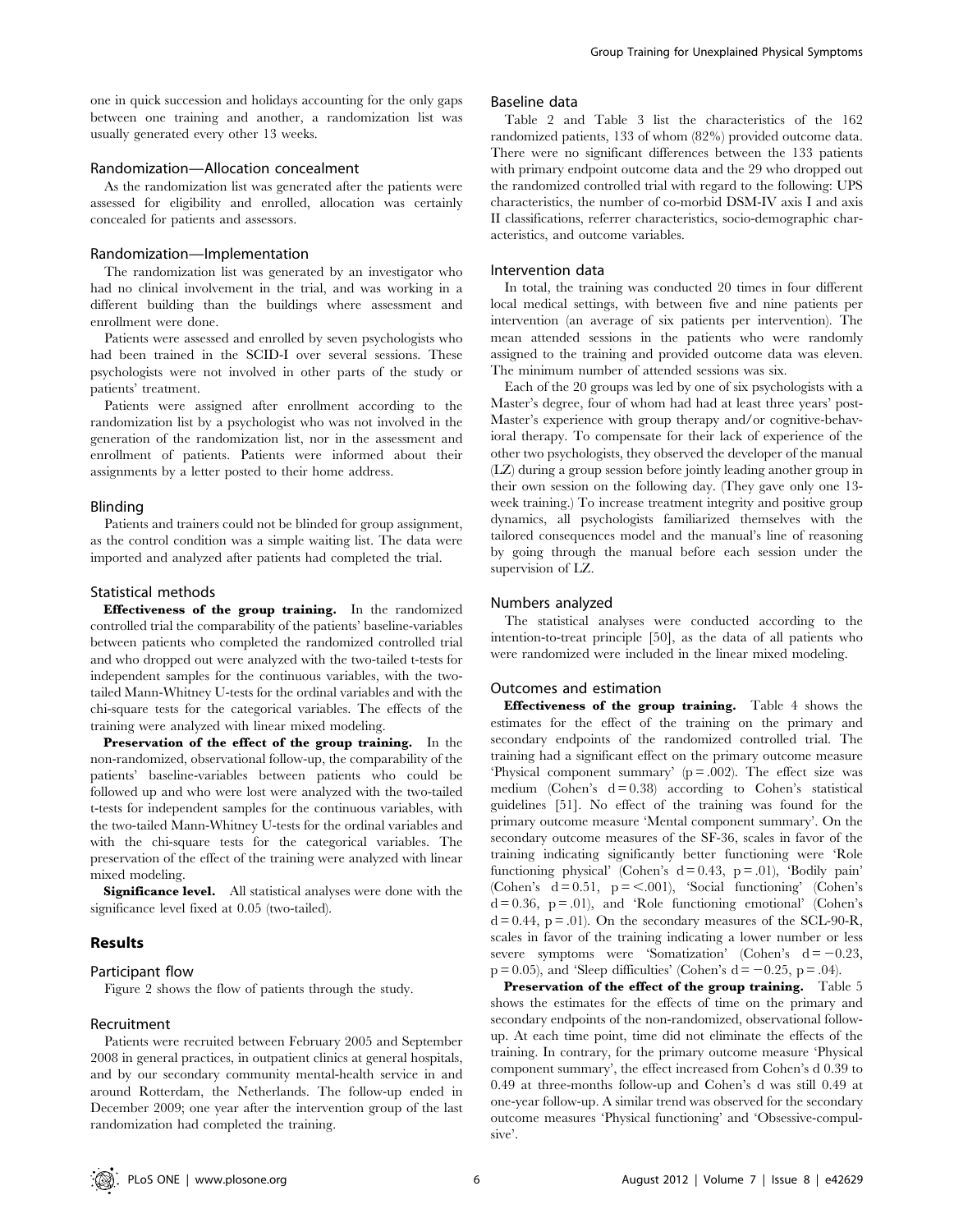

Top-down strategy: . Bottom-up strategy: ............

Figure 2. Patient flow. RCT = Randomized Controlled Trial. doi:10.1371/journal.pone.0042629.g002

#### Ancillary analyses

To explore whether patients who had one-year follow-up scores differed from patients who had no one-year follow-up scores, these two groups were compared with each other with regard to the following: UPS characteristics, the number of co-morbid DSM-IV axis I classifications, referrer characteristics, socio-demographic characteristics, and outcome variables. Patient with one-year follow-up scores were significantly older  $(M = 46.69, SD = 10.79)$ and reported significantly more vitality  $(M = 35.58, SD = 17.56)$ , and significantly less hostility  $(M = 7.99, SD = 2.68)$  than patients without one-year follow-up scores (age:  $M = 42.44$ ,  $SD = 11.09$ ,  $p = .02$ ; SF-36 scale 'Vitality': M = 29.60, SD = 17.88,  $p = .04$ , and SCL-90 scale 'Hostility':  $M = 9.53$ , SD = 4.78, p = .03).

#### Adverse events

One adverse event was reported in this study. After the training, one patient reported rumination about possible death of beloved people, which tired her out. For this patient, psychotherapy was arranged, in which she engaged. Further detailed description of this patient has been published elsewhere [52].

# Discussion

#### Interpretation

The effect of a cognitive-behavioral group training on the quality of life was studied in patients with UPS. The training was based on the consequences model tailored to primary-care patients and provided by a secondary community mental-health service reaching out into the primary care. It was found to be effective at improving the physical domain of quality of life, which was the domain patients reported as most burdensome at baseline. This positive effect was preserved during the entire one-year follow-up period. These results are remarkable, as studies have shown that the prognosis of UPS becomes more unfavorable if the duration of UPS is longer [1,53,54,55], or if UPS is classified as a somatoform disorder [53,56]. In our study group, the median of the duration of UPS was nine years, and UPS had been classified as undifferentiated somatoform disorder or as chronic pain disorder.

Considering these effects, further research on this training seems to be worthwhile.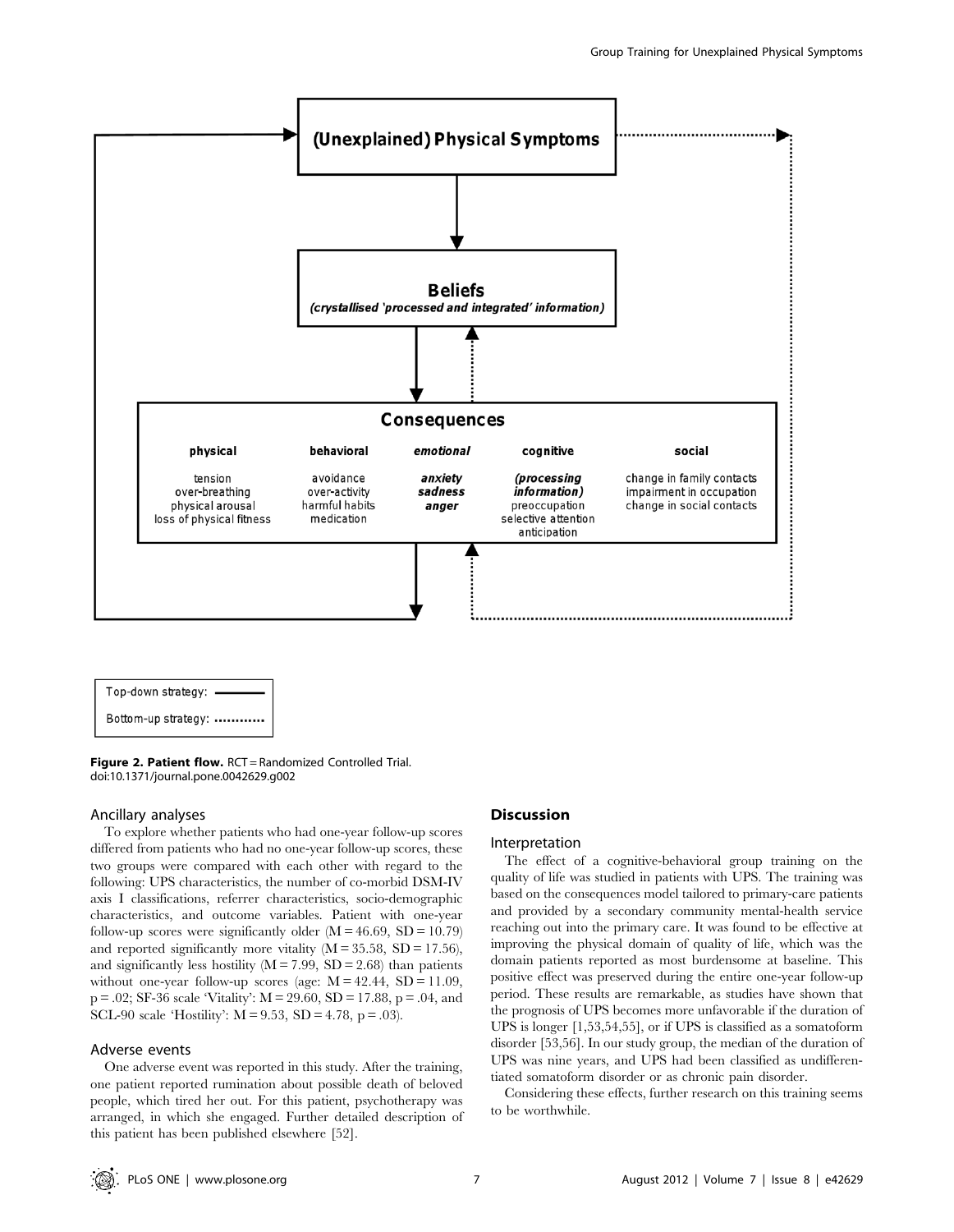# Table 2. Patients' clinical characteristics.

| <b>Clinical characteristics</b>                           | Group training $(n=84)$ | Waiting list $(n = 78)$ |
|-----------------------------------------------------------|-------------------------|-------------------------|
| Duration of UPS in years                                  |                         |                         |
| median                                                    | 8                       | 9.5                     |
| interquartile range                                       | $3 - 16$                | $3 - 17$                |
| <b>Classification of UPS by SCID-I</b>                    |                         |                         |
| undifferentiated somatoform disorder                      | 32                      | 31                      |
| chronic pain disorder                                     | 52                      | 47                      |
| Number of comorbid DSM-IV axis I disorders                |                         |                         |
| one or more DSM-IV axis I disorders                       | 38                      | 29                      |
| <b>Classification of comorbid DSM-IV axis I disorders</b> |                         |                         |
| mood disorder (lifetime)                                  | 13 (40)                 | 11 (30)                 |
| anxiety disorder (lifetime)                               | 20(36)                  | 27(41)                  |
| substance-related disorder (lifetime)                     | 1(12)                   | 0(6)                    |
| eating disorder (lifetime)                                | 1(4)                    | 0(2)                    |
| psychotic disorder (lifetime)                             | 0(0)                    | 0(1)                    |
| somatization disorder                                     | 14(14)                  | 10(10)                  |
| hypochondriasis                                           | 1(1)                    | 1(1)                    |
| adjustment disorder                                       | 2(2)                    | 2(2)                    |
| Number of comorbid DSM-IV axis II disorders               |                         |                         |
| one or more DSM-IV axis II disorders                      | 26                      | 23                      |
| Classification of comorbid DSM-IV axis II disorders       |                         |                         |
| paranoid personality disorder                             | 6                       | 12                      |
| schizoid personality disorder                             | $\overline{2}$          | 3                       |
| schizotypal personality disorder                          | $\mathbf{1}$            | $\mathbf{1}$            |
| anti-social personality disorder                          | $\mathbf 0$             | $\mathbf{1}$            |
| borderline personality disorder                           | $\overline{2}$          | 5                       |
| histrionic personality disorder                           | $\mathbf{1}$            | $\mathbf{1}$            |
| narcissistic personality disorder                         | $\mathbf 0$             | $\overline{2}$          |
| avoidant personality disorder                             | 15                      | 14                      |
| dependent personality disorder                            | $\overline{2}$          | $\overline{2}$          |
| obsessive compulsive personality disorder                 | 14                      | 10                      |
| Referrer                                                  |                         |                         |
| primary medical service                                   | 41                      | 41                      |
| secondary medical service                                 | 28                      | 23                      |
| secondary mental service                                  | 15                      | 14                      |

doi:10.1371/journal.pone.0042629.t002

The effects might differ between various subgroups within patients with UPS. Further research could explore, whether some subgroups benefit more than others. If the latter is the case, allocation and selection might improve effectiveness even more. Also, it would be interesting to explore whether the training also reduces costs by reducing medical utilization, and productivity losses due to UPS. This would make the training not only more interesting from a patient's but also from a societal's perspective.

# Generalizability

Various terms are used for unexplained physical symptoms. Examples of other terms used for these symptoms are Medically Unexplained Physical Symptoms (MUPS), Functional Somatic Symptoms (FSS), abridged somatization, and multisomatoform disorder [3,11,57]. The use of different terms and different definitions makes the communication about these symptoms between clinicians and researchers within and between disciplines difficult and reduces generalizability. This might be resolved in the revision of the American Psychiatric Association's Diagnostic and Statistical Manual for Mental Disorders (DSM). Currently, the proposed revision is to classify this symptoms as Somatic Symptom Disorder, which is defined as persistent distressing somatic symptoms in combination with excessive thoughts, feelings, and behaviors in response to these somatic symptoms [58]. Pending this revision, we chose among all frequently used terms the term Unexplained Physical Symptoms (UPS), because this term reflects best that physical, psychological and social causes and effects are not or not easily separated from each other, and are mostly interrelated without a clear starting or finishing point. By using the term UPS, we acknowledged this interrelationships, promoted transparency in the communication to all stakeholders; patients, clinicians and researchers, and followed the recommendation for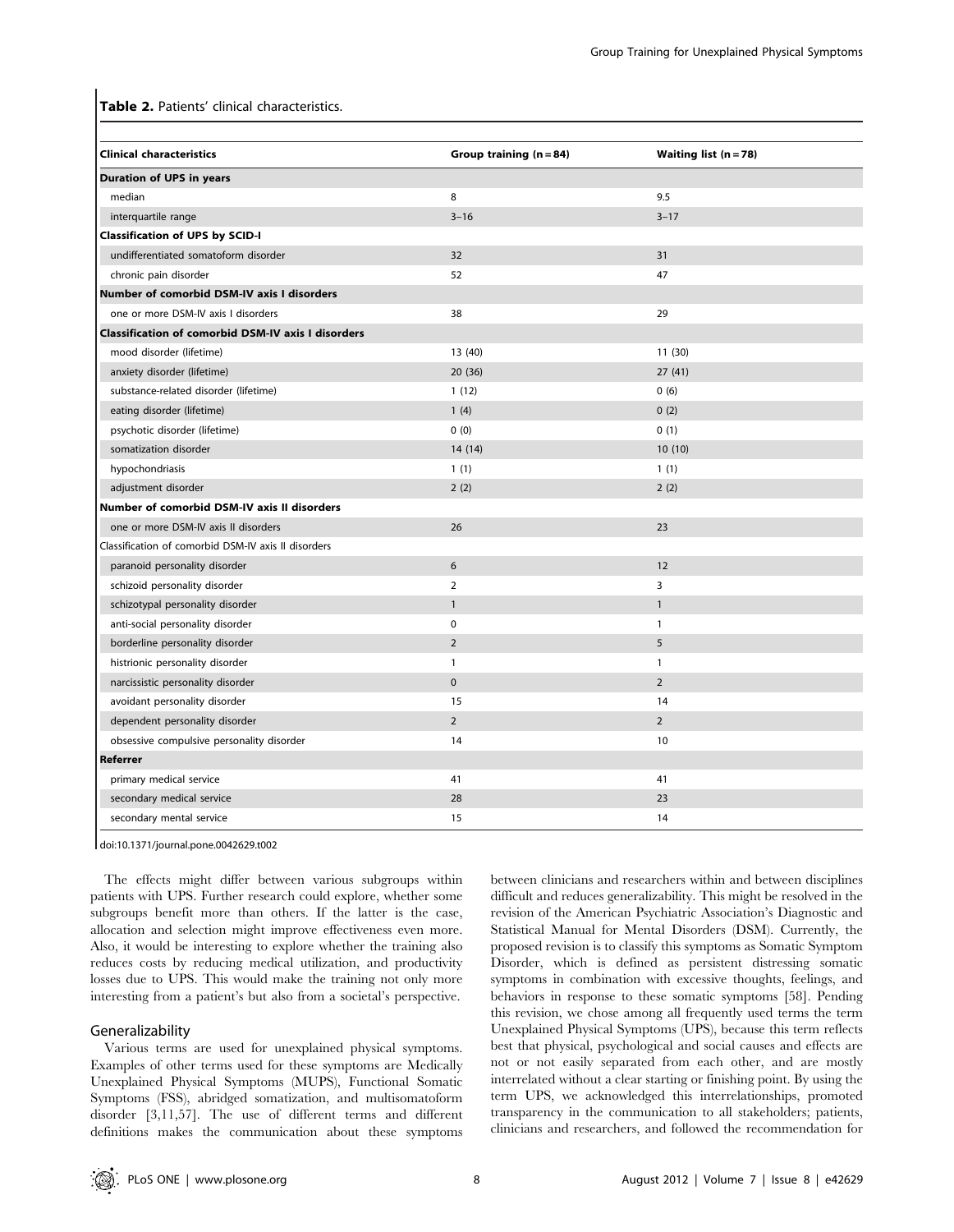Table 3. Patients' sociodemographic characteristics.

| Sociodemographic characteristics                              | Group training $(n = 84)$ | Waiting list $(n = 78)$ |
|---------------------------------------------------------------|---------------------------|-------------------------|
| Gender                                                        |                           |                         |
| female                                                        | 67                        | 64                      |
| male                                                          | 17                        | 14                      |
| Age in years                                                  |                           |                         |
| mean                                                          | 46                        | 44                      |
| interquartile range                                           | $38 - 53$                 | $35 - 52$               |
| <b>Nationality</b>                                            |                           |                         |
| Dutch                                                         | 72                        | 69                      |
| other                                                         | 12                        | $\overline{9}$          |
| Marital status                                                |                           |                         |
| married/living with partner                                   | 62                        | 48                      |
| unmarried/divorced/widowed                                    | 22                        | 30                      |
| <b>Highest education completed</b>                            |                           |                         |
| primary school or less                                        | $\overline{7}$            | $\overline{7}$          |
| lower vocational or general secondary education               | 29                        | 25                      |
| intermediate vocational or higher general secondary education | 33                        | 24                      |
| higher vocational, pre-university, or university education    | 15                        | 21                      |
| missing                                                       | $\mathbf 0$               | 1                       |
| <b>Employment</b>                                             |                           |                         |
| employment                                                    | 29                        | 28                      |
| no employment                                                 | 55                        | 50                      |

doi:10.1371/journal.pone.0042629.t003

terminology on these symptoms, which includes ''to remove language that is potentially pejorative to patients'' [11].

The prevalence of having one or more co-morbid DSM-IV Axis I disorders in our study was 41%. The three most commonly comorbid DSM-IV axis I disorders were anxiety (29%), mood (15%), and somatization (15%) disorder. These prevalences are comparable with earlier findings in patients with UPS. In this patients' group, studies found prevalences of comorbid anxiety and/or depressive disorders in primary care ranging from 26% [2] to 54% [59]. The prevalence of a comorbid anxiety disorder was 17% and the prevalence of a comorbid depressive disorder was also 17% [2]. It is known [60], that patients with UPS have a higher rate of current mood disorder or current anxiety disorder than either healthy controls or patients with phenomenologically similar medical diseases of known organic pathology. Including patients with co-morbid DSM-IV Axis I disorders makes our results generalizable to a wider group of patients with UPS than is usually selected for scientific trials, and more similar to the patient group seen in routine clinical practice.

The prevalence of having one or more personality disorders in our study was 30%. The three most commonly personality disorders were avoidant (17.9%), obsessive compulsive (14.8%), and paranoid (11.1%) personality disorder. These prevalences are in line with earlier findings in this group of patients. Studies found prevalences of personality disorders in UPS ranging from 0% to 88.6% [61,62,63,64,65,66,67,68,69,70]. The most commonly personality disorder for patients with UPS in these studies differed between obsessive compulsive [61,65,67,68,69], histrionic [62,64], avoidant [61,70], dependent [67,71] and paranoid [66] personality disorder. Our findings on the prevalence of personality disorders were quite similar to the rates reported in the study in patients with chest pain measuring personality disorders using a

self-report questionnaire. This study reported a prevalence of 39%, in which three most commonly reported personality disorders were obsessive-compulsive (23.3%), avoidant (13.8%), and paranoid (13.2%) personality disorder [69]. Differences in prevalences of personality disorders between studies might be explained by the use of different instruments for the assessment of personality disorders, but also by the use of different definitions for unexplained physical symptoms (e.g. somatizing patients and somatization disorder). As our definition of unexplained physical symptoms was symptoms fulfilling the DSM-IV criteria for an undifferentiated somatoform disorder or a chronic pain disorder, prevalences in our study might also be slightly lower than in somatoform disorders in general, because studies [61,62] suggested that both undifferentiated somatoform disorder and chronic pain disorder were less frequently combined with personality pathology than the other somatoform disorders. Due to the use of validated interviews for both the classification of UPS and personality disorders and comparability of our findings with earlier findings, we believe our results to be reliable and generalizable.

The training is theory-based and elaborately described in the manual [38]. It was conducted by six different psychologists with different experience levels at four different local medical settings. This suggests that the training is transferable to different circumstances.

Conducting the training belonged to the daily activities of the psychologists and was financed within the current reimbursement practice. By this, the training could be implemented without research funds. Kathol et al. [72] showed the relevance for this kind for generalizability, as most evidence-based programs integrating mental health services in primary care could not be successfully implemented after completion of the study due to the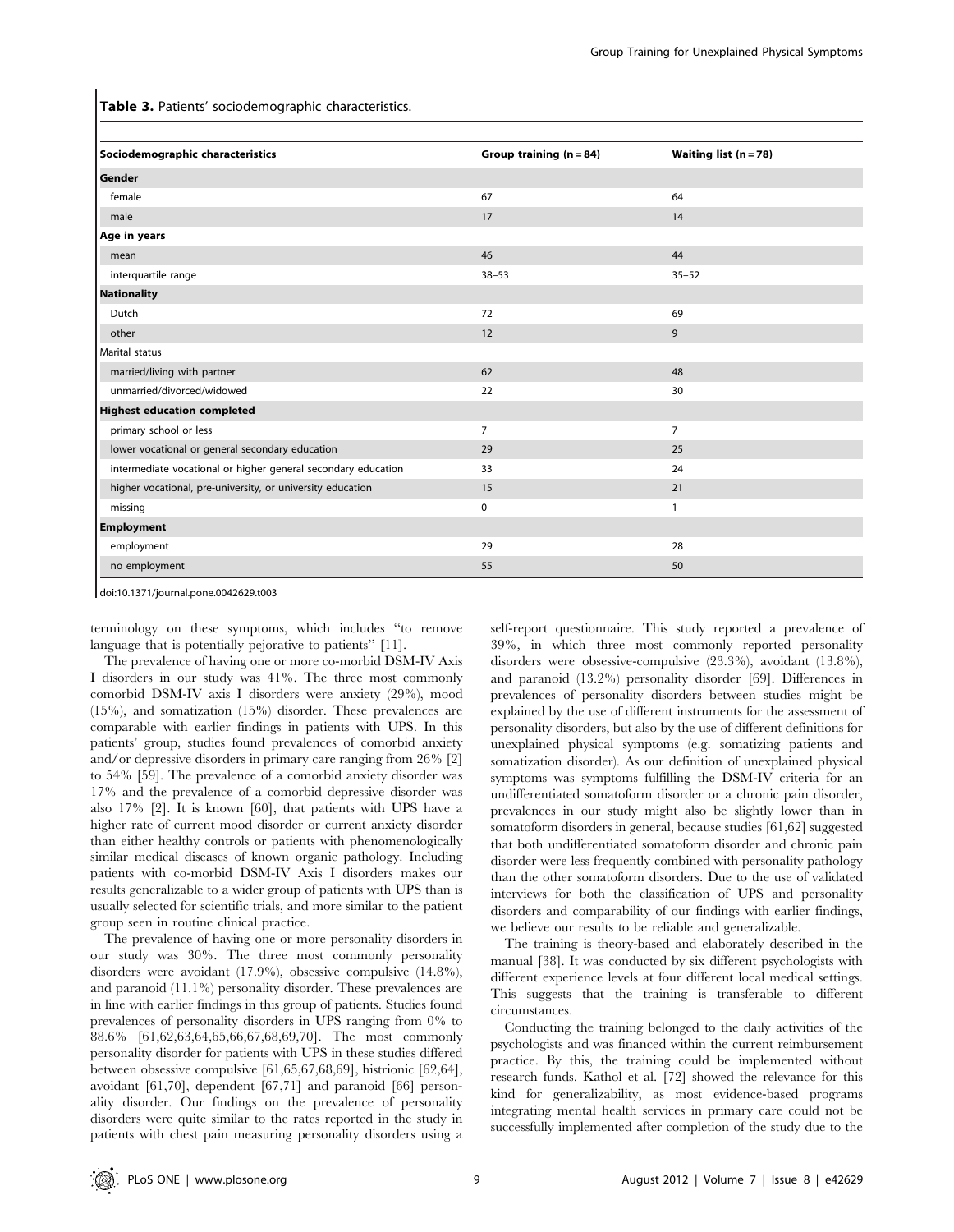Table 4. Estimates for training and waiting group.

| <b>Scale</b>                           | Intercept                     | Time                        | <b>Time* Training</b> | <b>Training vs. Waiting groep</b> |         |
|----------------------------------------|-------------------------------|-----------------------------|-----------------------|-----------------------------------|---------|
| <b>Primary endpoint</b>                | Estimate [95% CI]             | Estimate [95% CI]           | Estimate [95% CI]     | Cohen's d                         | p       |
| SF-36 scale                            |                               |                             |                       |                                   |         |
| physical component summary             | 31.2 [30.1-32.8]              | $1.5$ [0.04-3.01]           | $3.4$ [1.3-5.5]       | 0.38                              | 0.002   |
| mental component summary               | 45.2 [43.5-46.7]              |                             |                       |                                   |         |
| <b>Secondary endpoint</b>              |                               |                             |                       |                                   |         |
| SF-36 scale                            |                               |                             |                       |                                   |         |
| physical functioning                   | 50.9 [47.1-54.6]              | $2.2$ [-1.3-5.6]            | 4.7 $[-0.3 - 9.7]$    | 0.19                              | 0.06    |
| role functioning physical              | 15.6 [11.4-19.8]              | $5.9$ [-0.3-12.1]           | 11.7 [2.6-20.7]       | 0.43                              | 0.01    |
| bodily pain                            | 33.2 [30.3-36.2]              | $0.3$ [-3.4-3.9]            | $9.9$ [4.8-15.1]      | 0.51                              | < 0.001 |
| general health                         | 38.0 [35.2-40.7]              | $3.8$ [1.3-6.4]             |                       |                                   |         |
| vitality                               | 33.4 [3.06-36.2]              | $3.4$ [-0.4-7.3]            | $5.4$ [0.1-10.7]      | 0.30                              | 0.05    |
| social functioning                     | 49.2 [45.4-52.9]              | $1.6$ [-3.3-6.6]            | $8.6$ [1.7-15.5]      | 0.36                              | 0.01    |
| role functioning emotional             | 72.1 [62.7-81.5]              | $-10.1$ [-20.3-0.11]        | 18.4 [3.4-33.3]       | 0.44                              | 0.01    |
| (training group baseline <sup>1)</sup> | $-13.4$ [ $-26.5$ - $-0.4$ ]) |                             |                       |                                   |         |
| mental health                          | 62.0 [60.1-65.9]              |                             |                       |                                   |         |
| SCL-90-R scale                         |                               |                             |                       |                                   |         |
| phobic anxiety                         | $9.2$ [8.6-9.8]               |                             |                       |                                   |         |
| anxiety                                | 17.6 [16.5-18.7]              |                             |                       |                                   |         |
| depression                             | 31.7 [30.0-33.5]              | $-1.9$ [ $-3.4$ - $-0.5$ ]  |                       |                                   |         |
| somatization                           | 29.2 [27.8-30.5]              | $-2.0$ [ $-2.6-0.2$ ]       | $-2.0$ [ $-4.0-0.0$ ] | $-0.23$                           | 0.05    |
| obsessive-compulsive                   | 20.7 [19.7-21.7]              | $-1.2$ [ $-2.1$ - $-0.4$ ]  |                       |                                   |         |
| interpersonal sensitivity              | 26.7 [25.2-28.2]              |                             |                       |                                   |         |
| hostility                              | $8.5$ [ $8.0 - 9.0$ ]         |                             |                       |                                   |         |
| sleep difficulties                     | $8.0$ [7.5-8.6]               | $-0.4$ [ $-1.0-0.2$ ]       | $-0.9$ [ $-1.8-0.0$ ] | $-0.25$                           | 0.04    |
| global severity index                  | 165.5 [158.0-173.0]           | $-8.1$ [ $-13.3$ - $-2.8$ ] |                       |                                   |         |

Note: Insignificant effects are not presented in this table.

<sup>1)</sup>Role functioning at baseline was different between training and waiting group.

doi:10.1371/journal.pone.0042629.t004

fact that research funds were not substituted within the current reimbursement practice.

#### Limitations

The options for the study were limited by the fact that it was part of daily activities of a secondary community mental-health service. Because patients on the waiting list had to wait only 13 weeks for the group training – the same period as the training itself – the study was deprived of a control condition for the threemonth and one-year follow-ups. However, our time frame of follow-up assessments was longer than the usual time frame of intervention studies for UPS that ranged from three to 12 months with a mean of six months [18].

Not only the length of the control condition for the influence of time and other not-intervention-related circumstances, but also the lack of a control condition for the influence of intervention-related aspects was a limitation. Because of this limitation, the measured effects could not be attributed to the specific therapeutic interventions of our training. If a control intervention group (e.g. relaxation, solely psycho-education, self help, individual treatment) had been included, it would have been possible to explore whether the training itself had supplementary effects in comparison to other interventions or individual treatment.

Another limitation of our study is that inter-rater-reliability was not calculated for the Structured Clinical Interview for DSM-IV Axis I Disorders (SCID-I), which verified whether patients fulfilled the inclusion criteria for undifferentiated somatoform disorder or chronic pain disorder. This is especially regrettable, as the number of UPS classified as undifferentiated somatoform disorder was lower than the number of UPS classified as chronic pain disorder – the opposite of what was found in a study in Dutch general practices [2]. To clarify this difference, we examined the SCID-I interviews more closely. This showed that, due to the interviewers' or patients' emphasis on pain in the presence of a broad spectrum of symptoms, syndromes such as fibromyalgia or chronic fatigue syndrome had sometimes been misclassified as chronic pain disorder. These misclassifications might have inflated the number of chronic pain disorders at the expense of undifferentiated somatoform disorder.

Not only the comparability of interviews, but also the comparability of the training's sessions in different groups was not measured. As supervision was given by the developer of the manual (LZ) before each session, treatment integrity and comparability were stimulated but they were not verified. If the group sessions had been recorded, they could have been rated by independent raters and treatment integrity could have been verified.

Randomization was used to reach comparability between the patients in the training and patients on the waiting list. Notably, this randomization resulted in an imbalance of distribution of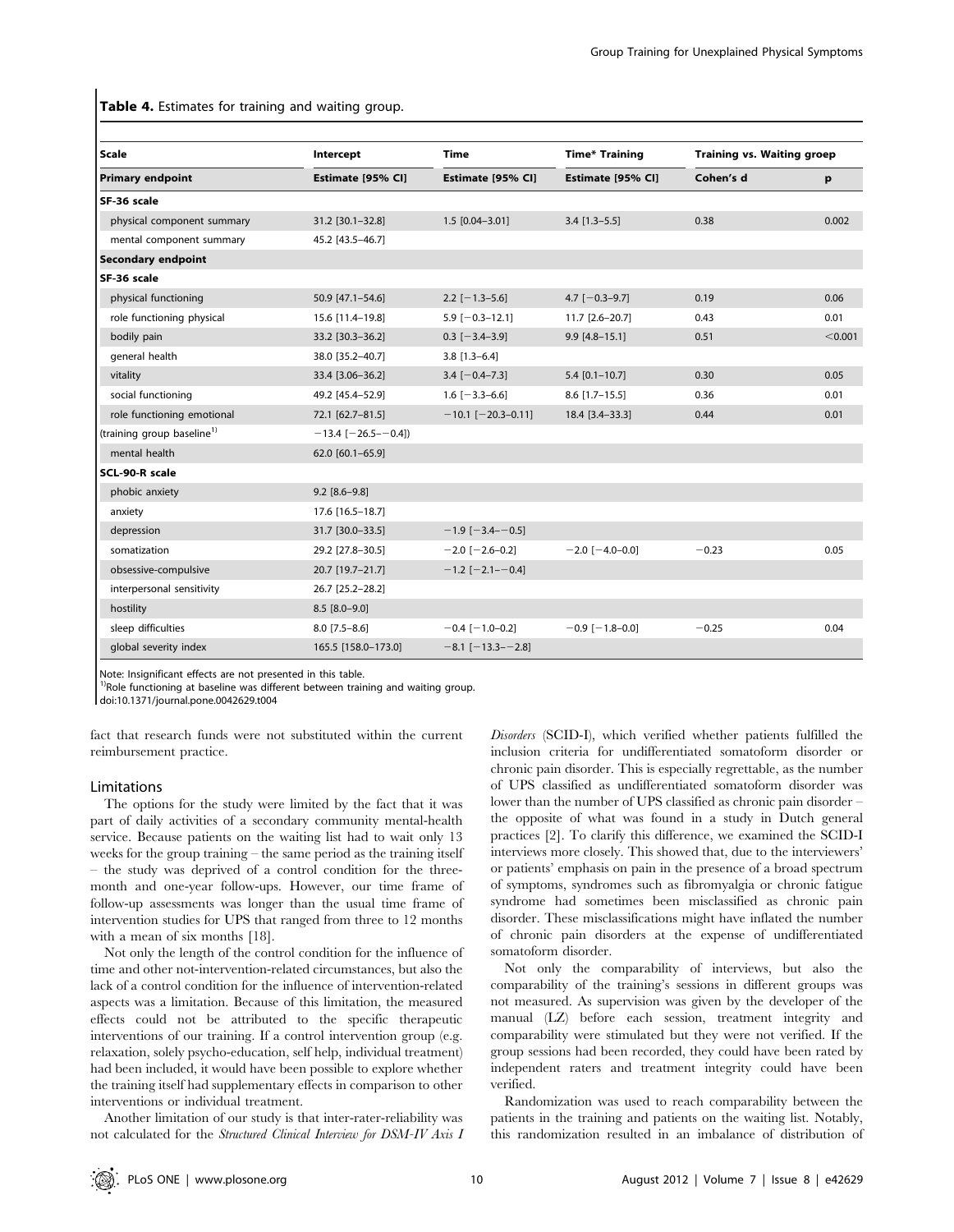| Scale                                                                                                                                                       | Model estimates  |                                                      |                            |                             | Post training                   |                    | Three-months follow-up              |                      | One-year follow-up      |                          |
|-------------------------------------------------------------------------------------------------------------------------------------------------------------|------------------|------------------------------------------------------|----------------------------|-----------------------------|---------------------------------|--------------------|-------------------------------------|----------------------|-------------------------|--------------------------|
|                                                                                                                                                             | Intercept [95%   | $\overline{a}$<br><b>Time</b> [95%<br>$\overline{5}$ | Time <sup>2</sup> [95% Cl] | Log-time<br>[95% CI]        | $\overline{a}$<br>Estimate [95% | $\hat{\mathbf{r}}$ | $\overline{5}$<br>Estimate [95%     | $\tilde{\mathbf{r}}$ | J<br>Estimate [95%      | $\tilde{t}_{\texttt{d}}$ |
| Primary endpoint                                                                                                                                            |                  |                                                      |                            |                             |                                 |                    |                                     |                      |                         |                          |
| SF-36 scale                                                                                                                                                 |                  |                                                      |                            |                             |                                 |                    |                                     |                      |                         |                          |
| physical component<br>summary                                                                                                                               | 31.4 [30.0-32.9] | $-0.3[-0.5 - -0.1]$                                  |                            | 3.3 [2.2-4.4]               | $3.6$ [2.6-4.6]                 | 0.39               | 4.5 [3.4-5.7]                       | 0.49                 | $4.5$ [3.2-5.7]         | 0.49                     |
| mental component<br>summary                                                                                                                                 | 44.9 [43.1-46.6] | $-0.3[-0.7 - 0.0]$                                   |                            | 2.2 [0.5-3.9]               | $2.0$ [0.5-3.5]                 | 0.18               | 2.2 [0.5-3.9]                       | 0.20                 | $0.9[-1.0 - 2.8]$       | 0.08                     |
| Secondary endpoint                                                                                                                                          |                  |                                                      |                            |                             |                                 |                    |                                     |                      |                         |                          |
| SF-36 scale                                                                                                                                                 |                  |                                                      |                            |                             |                                 |                    |                                     |                      |                         |                          |
| physical functioning                                                                                                                                        | 51.5 [47.7-55.3] |                                                      |                            | $2.2$ [1.1-3.3]             | $3.1$ [1.5-4.6]                 | 0.12               | 43 [2.1-6.5]                        | 0.17                 | $6.1$ [3.0-9.2]         | 0.25                     |
| role functioning physical                                                                                                                                   | 15.7 [10.7-20.7] | $-1.5[-2.5 - -0.5]$                                  |                            | 13.9 [8.8-18.9]             | 14.8 [10.1-19.4]                | 0.45               | 18.1 [12.7-23.4]                    | 0.56                 | 16.1 [9.2-23.1]         | 0.50                     |
| bodily pain                                                                                                                                                 | 33.2 [30.2-36.3] | $-5.5[-10.0 - 1.1]$                                  | $0.2$ [0.0-0.4]            | $17.0$ [.0-27.1]            | 8.8 [5.8-11.8]                  | 0.45               | 7.0 [3.9-10.2]                      | 0.36                 | 8.4 [4.1-12.8]          | 0.43                     |
| general health                                                                                                                                              | 37.9 [35.1-40.8] | $-0.6[-1.0 - -0.1]$                                  |                            | 5.5 [30. -80.1]             | $6.0$ [3.7-8.3]                 | 0.33               | 7.4 [4.8-10.0]                      | 0.40                 | $7.0 [4.1 - 9.9]$       | 0.38                     |
| vitality                                                                                                                                                    | 33.4 [30.5-36.3] | $3.0$ [ $2.1 - 3.9$ ]                                | $-0.2[-0.2 - 0.1]$         |                             | 7.6 [5.4-9.7]                   | 0.39               | $12.2 [8.8 - 15.5]$                 | 0.63                 | 8.6 [5.2-12.0]          | 0.45                     |
| social functioning                                                                                                                                          | 49.2 [45.4-53.1] | $-0.9[-1.7 - 0.2]$                                   | 8.2 [4.2-12.3]             |                             | 8.7 [5.0-12.3]                  | 0.35               | 10.5 [6.4-14.6]                     | 0.42                 | $9.1 [4.5 - 13.6]$      | 0.36                     |
| role functioning emotional                                                                                                                                  | 65.6 [60.3-70.8] |                                                      |                            |                             |                                 |                    |                                     |                      |                         |                          |
| mental health                                                                                                                                               | 62.6 [59.7-65.6] | $1.1$ [0.4-1.8]                                      | $-0.1[-0.1 - 0.0]$         |                             | $2.7$ [0.9-4.5]                 | 0.14               | 4.2 [1.4-7.1]                       | 0.22                 | $1.6[-1.8 - 5.1]$       | 0.09                     |
| SCL-90-R scale                                                                                                                                              |                  |                                                      |                            |                             |                                 |                    |                                     |                      |                         |                          |
| phobic anxiety                                                                                                                                              | 9.3 [8.6-9.9]    | $0.1$ [0.0-0.2]                                      |                            | $-0.5$ [ $-0.9$<br>$-0.1$ ] | $[-0.4[-0.8--0.0]$              | $-0.10$            | $-0.4[-0.9 - 0.0]$                  | $-0.10$              | $0.0$ [-0.6-0.6]        | $-0.00$                  |
| anxiety                                                                                                                                                     | 17.9 [16.8-19.1] | $-0.4[-0.6 - -0.2]$                                  | 0.02 [0.01-0.03]           |                             | $-0.9[-1.5 - 0.4]$              | $-0.12$            | $-1.5[-2.3 - -0.6]$                 | $-0.20$              | $-0.9$ [ $-2.1 - 0.2$ ] | $-0.12$                  |
| depression                                                                                                                                                  | 31.8 [30.0-33.5] | $0.4$ [0.1-0.6]                                      |                            | $-3.1[-4.4-$<br>$-1.9$      | $-3.2[-4.3 - -2.0]$             | $-0.28$            | $-3.7[-5.1--2.3]$                   | $-0.33$              | $-2.8[-4.7 - 0.8]$      | $-0.24$                  |
| somatization                                                                                                                                                | 29.2 [27.9-30.4] | $0.4$ [0.2-0.6]                                      |                            | $-3.0[-4.0-$<br>$-2.1$ ]    | $-3.1[-4.0 - 2.2]$              | $-0.38$            | 3.8 $[-4.8 - -2.7]$<br>$\mathsf{I}$ | $-0.45$              | $-3.0[-4.5 - -1.6]$     | $-0.36$                  |
| obsessive-compulsive                                                                                                                                        | 20.7 [19.7-21.7] | $-0.5[-0.7 - 0.3]$                                   | $0.02$ [0.01-0.04]         |                             | $-1.3[-1.8 - 0.8]$              | $-0.20$            | $2.2[-3.0 - 1.4]$                   | $-0.34$              | $-2.2[-3.3 - -1.1]$     | $-0.34$                  |
| interpersonal sensitivity                                                                                                                                   | 26.7 [5.1-28.2]  |                                                      |                            |                             |                                 |                    |                                     |                      |                         |                          |
| hostility                                                                                                                                                   | 8.3 [7.8-8.8]    |                                                      |                            |                             |                                 |                    |                                     |                      |                         |                          |
| sleep difficulties                                                                                                                                          | 8.0 [7.5-8.6]    | $0.12$ [0.03-0.21]                                   |                            | $-0.9$ [-1.4-<br>-0.4]      | $-0.88$ [-1.30--0.47]           | $-0.25$            | $-1.02$ [-1.50--0.54]               | $-0.29$              | $-0.67$ [-1.26--0.07]   | $-0.19$                  |
| global severity index                                                                                                                                       | 165.5 [158-173]  | 1.37 [0.45-2.29]                                     |                            | $-11.1[-15.6-$<br>$-6.61$ ] | $-11.3$ [ $-15.4 - 7.1$ ]       | $-0.23$            | $-13.4[-18.5-8.3]$                  | $-0.27$              | $-10.1[-17.9 - -2.5]$   | $-0.21$                  |
| Note: Insignificant effects are not presented in this table.<br><sup>1)</sup> d = Cohen's d compared to baseline.<br> doi:10.1371/journal.pone.0042629.t005 |                  |                                                      |                            |                             |                                 |                    |                                     |                      |                         |                          |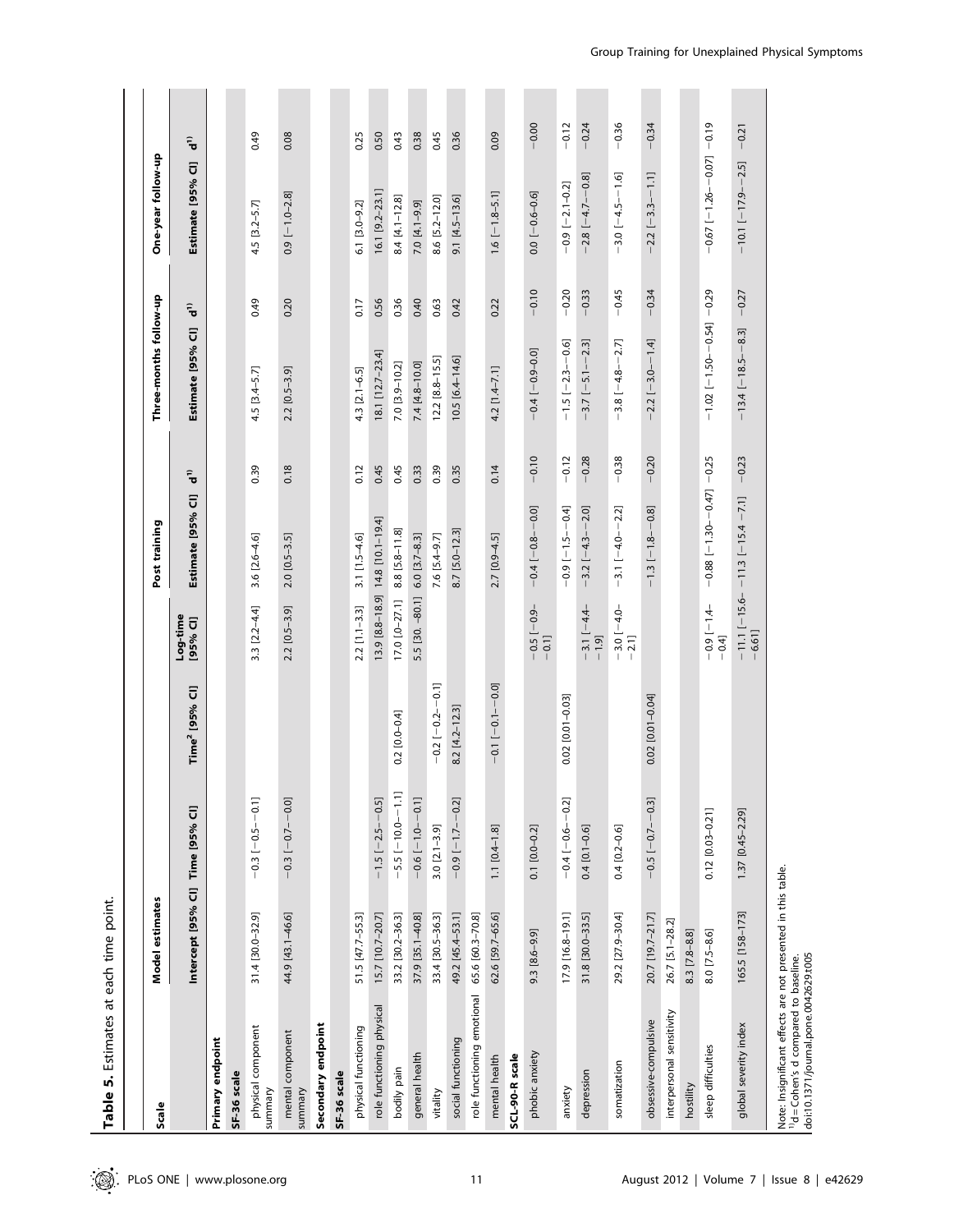living with or without a partner over the training and the waiting group, although this imbalance was not significant  $(p = .13)$ . Nevertheless, such imbalance might have influenced the results in favor of the training, as this demographic variable could be seen as in indicator of social support and the ability to have stable relationships.

#### Overall evidence

Earlier studies have found that cognitive-behavioral therapy improved physical symptoms, psychological distress, and functional status [14,15]. The effect sizes for this therapy compared to control conditions centered around .40 [14]. Physical symptoms appeared to be the most responsive [14,15], although in some studies for specific syndromes, such as chronic fatigue syndrome and fibromyalgia, the opposite was found, and the effect size for psychological distress was larger [14]. Improvement of the physical symptoms could occur whether or not psychological distress was decreased [73]. Preservation of positive effects was observed in 6 months to one-year follow-up assessments [14].

Our findings seemed to be consistent with these earlier studies as they showed a similar improvement of functional status and symptoms, more responsiveness of physical symptoms in comparison to psychological symptoms, and the preservation of these effects over the one-year follow-up period. The effect size of .38 in the randomized controlled trial and the effect size of .49 in the non-randomized one-year follow-up might even be considered to be relatively high, because our training was designed to be easily accessible, and, thereby, might have included more patients with higher resistance to psychological interventions.

For this, the tailoring of the consequences model for primarycare patients might have been essential. It was only after doing so that we discovered that, due to low acceptance [74], and no effectiveness [27], two previous attempts to use the original consequences model in primary care had failed. Although most patients in our study had been referred by medical services, especially by general practitioners, 'only' 78 of the 269 (29%) patients did not attend the first appointments (so-called 'no shows'); this no-show figure was substantially lower than the estimated 50%–80% of patients who refuse to be referred to mental-health services [20]. Patients also seemed to accept the training itself: 65 of the 84 who were randomized to it (77%), and 52 of the 72 who waited for it (72%) really attended the training.

By seeking close collaboration with medical centers and offering treatment at their centers, we might not only have broadened the accessibility of mental-health services for primary-care patients. As physicians rated the problems of getting mental health services for their patients twice as high as the problems of getting other specialty services [19], we might also have simplified the access of mental-health services for physicians.

The success rate of referrals from medical care services to the training might still be improvable. The three most common

# References

- 1. Kroenke K (2003) Patients presenting with somatic complaints: epidemiology, psychiatric co-morbidity and management. International Journal of Methods in Psychiatric Research 12: 34–43.
- 2. De Waal MWM, Arnold IA, Eekhof JAH, Van Hemert AM (2004) Somatoform disorders in general practice: prevalence, functional impairment and comorbidity with anxiety and depressive disorders. British Journal of Psychiatry 184: 470– 476.
- 3. Escobar JI, Waitzkin H, Silver RC, Gara M, Holman A (1998) Abridged somatization: a study in primary care. Psychosomatic Medicine 60: 466–472.
- 4. Kooiman CG, Bolk JH, Brand R, Trijsburg RW, Rooijmans HG (2000) Is alexithymia a risk factor for unexplained physical symptoms in general medical outpatients? Psychosomatic Medicine 62: 768–778.

reasons for failure to seek treatment after referral are 1.) the problem has resolved, 2.) patients need to wait before treatment starts, and 3.) a lack of motivation [44]. With regard to the first reason, it is suggested by the long duration of UPS in our patients, and also by the overall low recovery rate in patients with somatoform disorders [56], that the problem had not resolved. But the second reason – having to wait for treatment – was certainly an issue: those who had to wait, such as those on the waiting list, complained about it. Indeed, some could not bring themselves to wait and left the trial. Therefore, if this training is implemented in routine clinical practice, a short waiting period before treatment starts is advisable. The third reason – lack of motivation to actualize the referral – revealed another area in which there is scope for further improvement. Patients commented that their physicians had suggested that their complaints were 'all in their heads'. In certain cases, the sense of not being taken seriously made them delay seeking treatment and made them express anger about it at their first appointment. Feeling disrespected is a factor that is known to influence un-notified no-shows [75].

Perhaps the number of successful referrals might be increased if physicians are trained to use the language of the tailored consequences model to explain the goals of the referral and the treatment – without having to do the cognitive-behavioral interventions themselves. Asking them to do these interventions themselves might not be as effective because of the implementation issues mentioned in the introduction, but also because of difference in education between physicians and psychologists, and the low volume of doing psychological treatment for general practitioners in comparison to psychologists. In medicine, it is a well-established fact, that outcomes raise with higher volumes [76].

In short, the cognitive-behavioral group training tailored for UPS in primary care and provided by an outreaching secondary mental-health service appears to be effective and to broaden the accessibility of the treatment of UPS.

#### Supporting Information

Checklist S1 CONSORT Checklist. (DOCX)

Protocol S1 Trial Protocol. (PDF)

#### Acknowledgments

We would like to thank all participants in our study.

# Author Contributions

Conceived and designed the experiments: LZ. Performed the experiments: LZ. Analyzed the data: RT LZ YvR CK AvtS JB. Contributed reagents/ materials/analysis tools: LZ. Wrote the paper: LZ YvR RT CK AvtS JB.

- 5. Reid S, Wessely S, Crayford T, Hotopf M (2001) Medically unexplained symptoms in frequent attenders of secondary health care: retrospective cohort study. British Medical Journal 322: 767.
- 6. Van Hemert AM, Hengeveld MW, Bolk JH, Rooijmans HGM, Vandenbroucke JP (1993) Psychiatric disorders in relation to medical illness among patients of a general medical out-patient clinic. Psychological Medicine 23: 167–173.
- 7. Nimnuan C, Hotopf M, Wessely S (2001) Medically unexplained symptoms: an epidemiological study in seven specialities. Journal of Psychosomatic Research 51: 361–367.
- 8. Smith GR, Monson RA, Ray DC (1986) Patients with multiple unexplained symptoms: their Characteristics, functional health, and health care utilization. Archives of Internal Medicine 146: 69–72.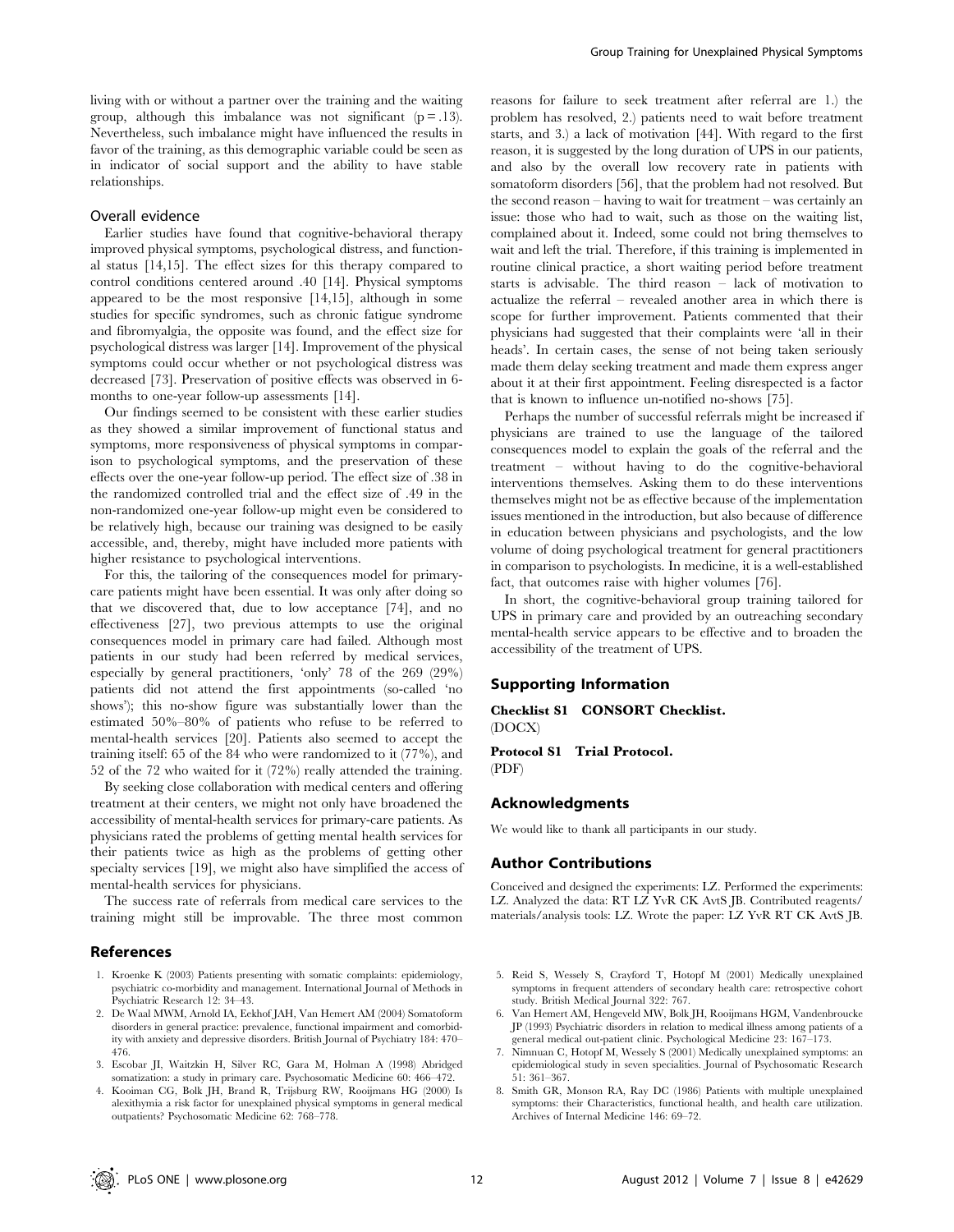- 9. Verhaak PFM, Meijer SA, Visser AP, Wolters G (2006) Persistent presentation of medically unexplained symptoms in general practice. Family Practice 23: 414–420.
- 10. Barsky AJ, Orav EJ, Bates DW (2005) Somatization increases medical utilization and costs independent of psychiatric and medical comorbidity. Archives of General Psychiatry 62: 903–910.
- 11. Kroenke K, Sharpe M, Sykes R (2007) Revising the classification of somatoform disorders: key questions and preliminary recommendations. Psychosomatics: Journal of Consultation Liaison Psychiatry 48: 277–285.
- 12. Dirkzwager AJE, Verhaak PFM (2007) Patients with persistent medically unexplained symptoms in general practice: characteristics and quality of care. BMC Family Practice 8: 33.
- 13. Kroenke K (2007) Efficacy of treatment for somatoform disorders: a review of randomized controlled trials. Psychosomatic Medicine 69: 881–888.
- 14. Nezu AM, Nezu CM, Lombardo ER (2001) Cognitive-behavior therapy for medically unexplained symptoms: a critical review of the treatment literature. Behavior Therapy 32: 537–583.
- 15. Sumathipala A (2007) What is the evidence for the efficacy of treatments for somatoform disorders? A critical review of previous intervention studies. Psychosomatic Medicine 69: 889–900.
- 16. Heins MJ, Knoop H, Prins JB, Stulemeijer M, Van der Meer JWM, et al. (2010) Possible detrimental effects of cognitive behaviour therapy for chronic fatique syndrome. Psychotherapy and Psychosomatics 79: 249–256.
- 17. Raine R, Haines A, Sensky T, Hutchings A, Larkin K, et al. (2002) Systematic review of mental health interventions for patients with common somatic symptoms: can research evidence from secondary care be extrapolated to primary care? British Medical Journal 325: 1082–1092.
- 18. Allen LA, Escobar JI, Lehrer PM, Gara MA, Woolfolk RL (2002) Psychosocial treatments for multiple unexplained physical symptoms: a review of the literature. Psychosomatic Medicine 64: 939–950.
- 19. Cunningham PJ (2009) Beyond parity: primary care physicians' perspectives on access to mental health care. Health Affairs 28: w490–w501.
- 20. Allen LA, Woolfolk RL (2010) Cognitive behavioral therapy for somatoform disorders. Psychiatric Clinics of North America 33: 579–593.
- 21. Blankenstein AH (2001) Somatising patients in general practice: reattribution, a promising approach. Amsterdam: Vrije Universiteit Amsterdam.
- 22. Larisch A, Schweickhardt A, Wirsching M, Fritzsche K (2004) Psychosocial interventions for somatizing patients by the general practitioner: a randomized controlled trial. Journal of psychosomatic research 57: 507–514.
- 23. Sumathipala A, Siribaddana S, Abeysingha MRN, De Silva P, Dewey M, et al. (2008) Cognitive behavioural therapy v. structured care for medically unexplained symptoms: randomised controlled trial. The British Journal of Psychiatry 193: 51–59.
- 24. Morriss R, Dowrick C, Salmon P, Peters S, Dunn G, et al. (2007) Cluster randomised controlled trial of training practices in reattribution for medically unexplained symptoms. British Journal of Psychiatry 191: 536–542.
- 25. Aiarzaguena JM, Grandes G, Gaminde I, Salazar A, Sánchez Á, et al. (2007) A randomized controlled clinical trial of a psychosocial and communication intervention carried out by GPs for patients with medically unexplained symptoms. Psychological Medicine 37: 283–294.
- 26. Toft T, Rosendal M, Ørnbøl E, Olesen F, Frostholm L, et al. (2010) Training general practitioners in the treatment of functional somatic symptoms: effects on patient health in a cluster-randomised controlled trial (the Functional Illness in Primary Care Study). Psychotherapy and Psychosomatics 79: 227–237.
- 27. Arnold IA, De Waal MWM, Eekhof JAH, Assendelft WJJ, Spinhoven P, et al. (2009) Medically unexplained physical symptoms in primary care: a controlled study on the effectiveness of cognitive-behavioral treatment by the family physician. Psychosomatics 50: 515–524.
- 28. Rosendal M, Olesen F, Fink P, Toft T, Sokolowski I, et al. (2007) A randomized controlled trial of brief training in the assessment and treatment of somatization in primary care: effects on patient outcome. General Hospital Psychiatry 29: 364–373.
- 29. Salmon P, Peters S, Clifford R, Iredale W, Gask L, et al. (2007) Why do General Practitioners decline training to improve management of medically unexplained symptoms? Journal of General Internal Medicine 22: 565–571.
- 30. Dowrick C, Gask L, Hughes JG, Charles-Jones H, Hogg JA, et al. (2008) General practitioners' views on reattribution for patients with medically unexplained symptoms: a questionnaire and qualitative study. BMC Family Practice 9: 46.
- 31. Peters S, Rogers A, Salmon P, Gask L, Dowrick C, et al. (2008) What do patients choose to tell their doctors? Qualitative analysis of potential barriers to reattributing medically unexplained symptoms. Journal of General Internal Medicine 24: 443–449.
- 32. Deale A, Wessely S (2001) Patients' perceptions of medical care in chronic fatigue syndrome. Social Science and Medicine 52: 1859–1864.
- 33. Nordin TA, Hartz AJ, Noyes R, Anderson MC, Rosenbaum ME, et al. (2006) Empirically identified goals for the management of unexplained symptoms. Family Medicine 38: 476–482.
- 34. Speckens AEM, Van Hemert AM, Bolk JH, Hawton KE, Rooijmans HGM (1995) The acceptability of psychological treatment in patients with medically unexplained physical symptoms. Journal of Psychosomatic Research 7: 855–863.
- 35. Van Rood YR, Ter Kuile MM, Speckens AEM (2001) Ongedifferentieerde somatoforme stoornis. In: Spinhoven P, Bouman TK, Hoogduin CAL, editors.

Behandelingsstrategieën bij somatoforme stoornissen. Houten/Diegem: Bohn Stafleu Van Loghum. pp. 17–40.

- 36. Van Rood Y, Visser S (2008) Principes van cognitieve gedragstherapie in de ggz. In: Van der Feltz-Cornelis C, Van der Horst H, editors. Handboek somatisatie: lichamelijk onverklaarde klachten in de eerste en tweede lijn. 2 ed. Utrecht: De Tijdstroom. pp. 269–289.
- 37. Speckens AEM, Spinhoven P, Van Rood YR (1999) Protocollaire behandeling van patiënten met onverklaarde lichamelijke klachten: cognitieve gedragstherapie. In: Keijsers GPJ, Van Minnen A, Hoogduin CAL, editors. Protocollaire behandelingen in de ambulante geestelijke gezondheidszorg 2. Houten/Diegem: Bohn Stafleu Van Loghum. pp. 199–236.
- 38. Zonneveld LNL (2005) Draaiboek 'Omgaan met de gevolgen van onverklaarde lichamelijke klachten'. Vlaardingen/Rotterdam: Riagg Rijnmond/Erasmus MC Department of Medical Psychology and Psychotherapy.
- 39. Zonneveld LNL (2009) Group training for patients with unexplained physical symptoms. Nederlands Trial Register.
- 40. Zonneveld LNL, Van 't Spijker A, Passchier J, Van Busschbach JJ, Duivenvoorden HJ (2009) The effectiveness of a training for patients with unexplained physical symptoms: protocol of a cognitive behavioral group training and randomized controlled trial. BMC Public Health 9: 251.
- 41. First MB, Spitzer RL, Gibbon M, Williams JBW (1999) Structured clinical interview for DSM-IV axis I disorders. Van Groenesteijn MAC, Akkerhuis GW, Kupka RW, Schneider N, Nolen WA, translator. Amsterdam: Harcourt Test Publishers.
- 42. Speckens AEM, Spinhoven P, Hawton KE, Bolk JH, Van Hemert AM (1996) Cognitive behavioural therapy for medically unexplained physical symptoms: a pilot study. Behavioural and Cognitive Psychotherapy 24: 1–16.
- 43. Sharpe M, Peveler R, Mayou RA (1992) The psychological treatment of patients with functional somatic symptoms: a practical guide. Journal of Psychosomatic Research 515–529.
- 44. Peeters FPML, Bayer H (1999) 'No show' for initial screening at a community mental health centre: rate, reasons and further help-seeking. Social Psychiatry and Psychiatric Epidemiology 34: 323–327.
- 45. Longmore RJ, Worrell M (2007) Do we need to challenge thoughts in cognitive behavior therapy? Clinical Psychology Review 27: 173–187.
- 46. Ware JE, Snow KK, Kosinski M, Gandek B (1993) SF-36 Health Survey: manual and interpretation Guide. Boston, MA: New England Medical Center, The Health Institute.
- 47. Ware JE, Kosinski M, Keller SD (1994) SF-36 Physical and Mental Health Summary Scales: a user's Manual. Boston, MA: New England Medical Center, The Health Institute.
- 48. Arrindell WA, Ettema JHM (2003) SCL-90/symptom checklist: handleiding bij een multidimensionele psychopathologie-indicator. Lisse: Swets Test Publishers.
- 49. Aberson CL (2010) Applied power analysis for the behavioral sciences. New York: Routledge.
- 50. Moher D, Hopewell S, Schulz KF, Montori V, Gøtzsche PC, et al. (2010) CONSORT 2010 explanation and elaboration: updated guidelines for reporting parallel group randomised trials. British Medical Journal 340: c869.
- 51. Cohen J (1992) A power primer. Psychological Bulletin 112: 155–159.
- 52. Zonneveld LNL, Duivenvoorden HJ, Passchier J, Van't Spijker A (2010) Tailoring a cognitive behavioural model for unexplained physical symptoms to patient's perspective: a bottom-up approach. Clinical Psychology and Psychotherapy 17: 528–535.
- 53. Jackson JL, Passamonti M (2005) The outcomes among patients presenting in primary care with a physical symptom at 5 years. Journal of General Internal Medicine 20: 1032–1037.
- 54. Kooiman CG, Bolk JH, Rooijmans HGM, Trijsburg RW (2004) Alexithymia does not predict the persistence of medically unexplained physical symptoms. Psychosomatic Medicine 66: 224–232.
- 55. Speckens AEM, Van Hemert AM, Bolk JH, Rooijmans HGM, Hengeveld MW (1996) Unexplained physical symptoms: outcome, utilization of medical care and associated factors. Psychological Medicine 26: 745–752.
- 56. Arnold IA, De Waal MWM, Eekhof JAH, Van Hemert AM (2006) Somatoform disorder in primary care: course and the need for cognitive-behavioral treatment. Psychosomatics 47: 498–503.
- 57. Fink P, Rosendal M (2008) Recent developments in the understanding and management of functional somatic symptoms in primary care. Current Opinion in Psychiatry 21: 182–188.
- 58. APA (2012) DSM-5 Web site. Arlington, VA: American Psychiatric Association.
- Löwe B, Spitzer RL, Williams JBW, Mussell M, Schellberg D, et al. (2008) Depression, anxiety and somatization in primary care: syndrome overlap and functional impairment. General Hospital Psychiatry 30: 191–199.
- 60. Henningsen P, Zimmermann T, Sattel H (2003) Medically unexplained physical symptoms, anxiety, and depression: a meta-analytic review. Psychosomatic Medicine 65: 528–533.
- 61. Noyes R, Langbehn DR, Happel RL, Stout LR, Muller BA, et al. (2001) Personality dysfunction among somatizing patients. Psychosomatics 42: 320– 329.
- 62. Garyfallos G, Adamopoulou A, Karastergiou A, Voikli M, Ikonomidis N, et al. (1999) Somatoform disorders: comorbidity with other DSM-III-R psychiatric diagnoses in Greece. Comprehensive Psychiatry 40: 299–307.
- 63. Leibbrand R, Hiller W, Fichter MM (1999) Effect of comorbid anxiety, depressive, and personality disorders on treatment outcome of somatoform disorders. Comprehensive Psychiatry 40: 203–209.